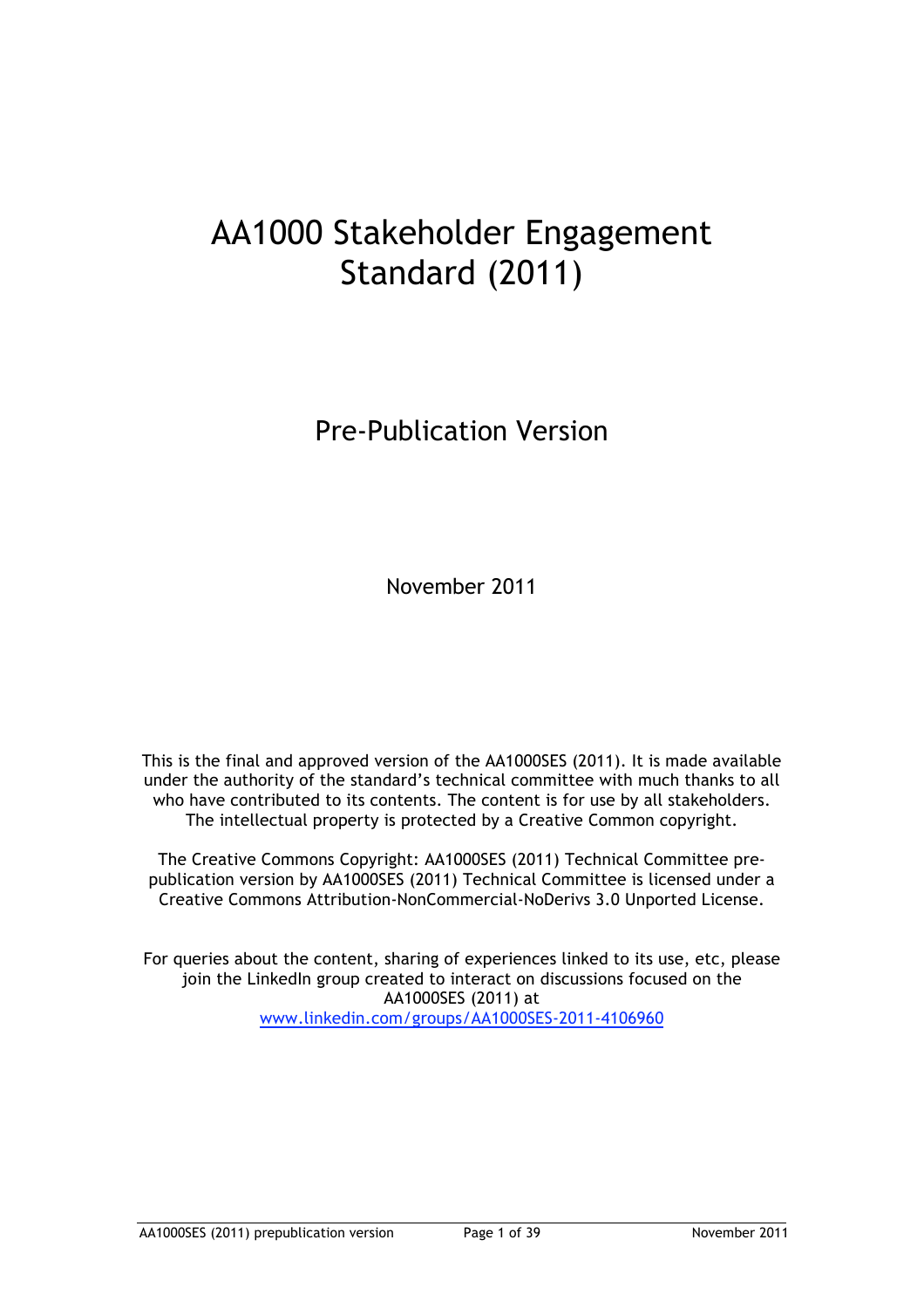# **Contents**

# **Glossary of Terms**

| Foreword                                                  | 6               |  |  |
|-----------------------------------------------------------|-----------------|--|--|
| i Evolution of the AA1000 stakeholder engagement standard |                 |  |  |
| ii Development process                                    |                 |  |  |
| Introduction                                              | 8               |  |  |
| i Aims and benefits of AA1000SES stakeholder engagement   | 8               |  |  |
| ii Scope of the standard                                  |                 |  |  |
| 1. Purpose and Scope of the AA1000SES (2011)              | $12 \ \mathrm{$ |  |  |
| 2. Commitment and Integration                             | 14              |  |  |
| 2.1 Commit to the AA1000 Accountability Principles (2008) | 14              |  |  |
| 2.2 Integrate with governance                             | 15 <sub>1</sub> |  |  |
| 2.3 Integrate with organisational strategy and operations | 15              |  |  |
| 3. Purpose, Scope and Stakeholders                        | 16              |  |  |
| 3.1 Establish the purpose of the engagement               | 16              |  |  |
| 3.2 Establish the scope of the engagement associated      |                 |  |  |
| with the purpose                                          | 17              |  |  |
| 3.3 Determine the mandate, ownership                      |                 |  |  |
| and stakeholders of the engagement                        | 18              |  |  |
| 4. Engagement Process                                     | 21              |  |  |
| <b>4.1 Plan</b>                                           | 21              |  |  |
| 4.1.1 Profile and map stakeholders                        | 21              |  |  |
| 4.1.2 Determine engagement level(s) and method(s)         | 23              |  |  |
| 4.1.3 Identify boundaries of disclosure                   | 25              |  |  |
| 4.1.4 Develop an engagement plan                          | 26              |  |  |
| 4.1.5 Establish indicators                                | 28              |  |  |
| 4.2 Prepare                                               | 28              |  |  |
| 4.2.1 Mobilise resources                                  | 28              |  |  |
| 4.2.2 Build capacity to engage                            | 29              |  |  |
| 4.2.3 Identify and prepare for engagement risks           | 30              |  |  |
| 4.3 Implement the engagement plan                         | 31              |  |  |
| 4.3.1 Invite stakeholders to engage                       | 31              |  |  |
| 4.3.2 Brief stakeholders                                  | 32              |  |  |
|                                                           |                 |  |  |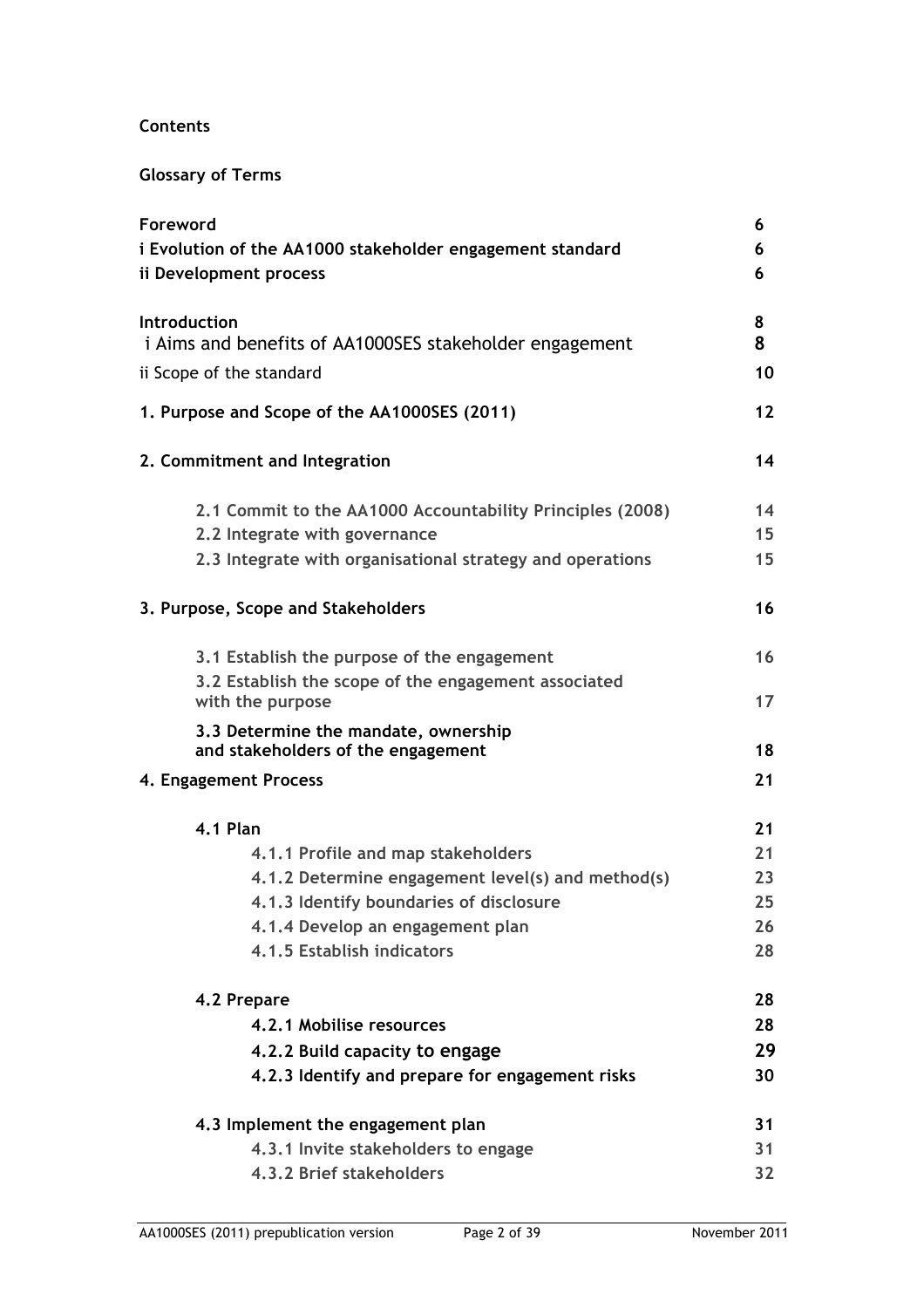|         | $4.3.3$ Engage                                       | 33 |
|---------|------------------------------------------------------|----|
|         | 4.3.4 Document the engagement and its outputs        | 34 |
|         | 4.3.5 Develop an action plan                         | 35 |
|         | 4.3.6 Communicate engagement outputs and action plan | 36 |
|         | 4.4 Review and improve                               | 36 |
|         | 4.4.1 Monitor and evaluate the engagement            | 36 |
|         | 4.4.2 Learn and improve                              | 37 |
|         | 4.4.3 Follow up on action plan                       | 37 |
|         | 4.4.4 Report on engagement                           | 38 |
|         |                                                      |    |
| Annexes |                                                      | 39 |
|         |                                                      |    |

| A. The AA1000 Series |                                                          |    |
|----------------------|----------------------------------------------------------|----|
|                      | B. The AA1000 Stakeholder Engagement Technical Committee | 40 |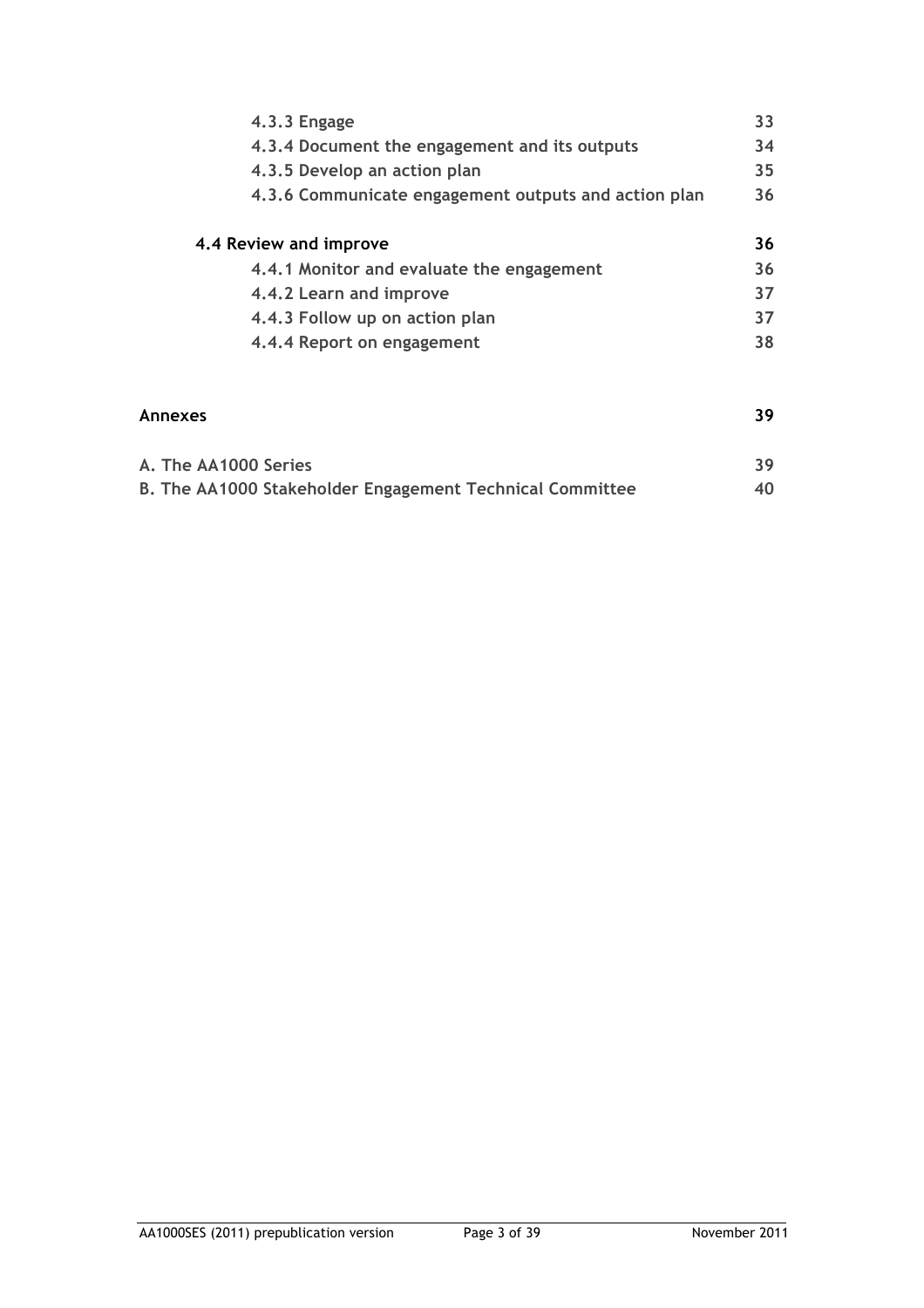#### **Definitions**

**Assurance -** The term usually describes the methods and processes employed by an assurance provider to evaluate an organisation's public disclosures about its performance as well as underlying systems, data and processes against suitable criteria and standards in order to increase the credibility of public disclosure. Assurance includes the communication of the results of the assurance process in an assurance statement.

#### **The AA1000 Accountability Principles**

**Inclusivity -** For an organisation that accepts its accountability to those on whom it has an impact and who have an impact on it, inclusivity is the participation of stakeholders in developing and achieving an accountable and strategic response to sustainability.

**Materiality -** Materiality is determining the relevance and significance of an issue to an organisation and its stakeholders. A material issue is an issue that will influence the decisions, actions and performance of an organisation or its stakeholders.

**Responsiveness -** Responsiveness is an organisation's response to stakeholder issues that affect its sustainability performance and is realised through decisions, actions and performance, as well as communication with stakeholders.

**Accountability -** Acknowledging, assuming responsibility for and being transparent about the impacts of your policies, decisions, actions, products and associated performance. It obliges an organisation to involve stakeholders in identifying, understanding and responding to sustainability issues and concerns, and to report, explain and be answerable to stakeholders for decisions, actions and performance. It includes the way in which an organisation governs, sets strategy and manages performance.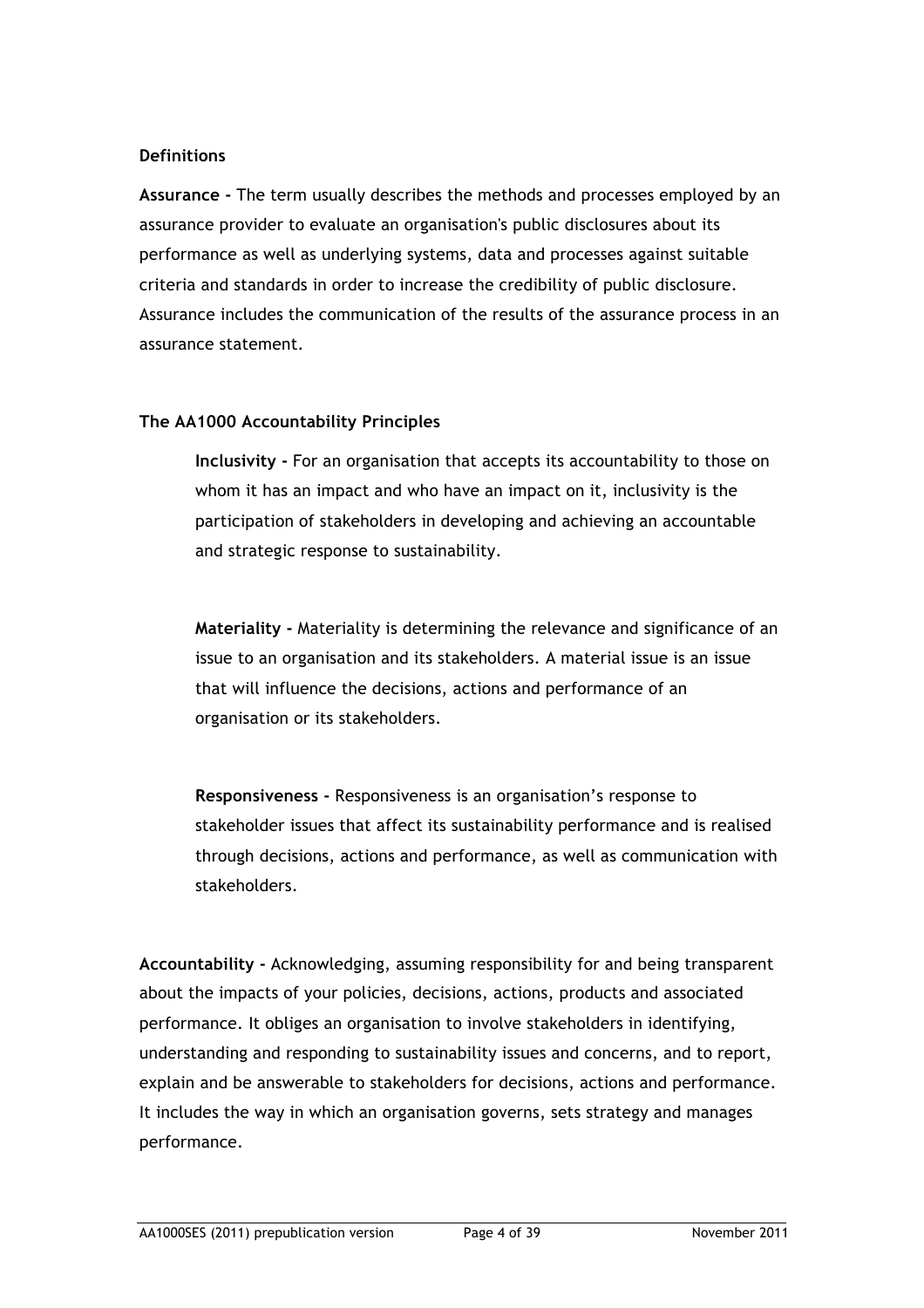**Dialogue -** A discussion intended to produce an output.

**Organisation -** An entity, group of people, company, corporation, firm, enterprise, site, authority or institution, or part or combination thereof, whether corporate, government or civil society, that has its own functions and administration.

**Sustainable Development -** Development that meets the needs of the present without compromising the ability of future generations to meet their own needs. Source: 1987 report of the Brundtland Commission: The World Commission on Environment and Development.

**Types of performance measures**

**Output –** The immediate result of an activity.

**Outcome –** Changes or benefits resulting from an output.

**Stakeholder -** Stakeholders are those individuals, groups of individuals or organisations that affect and/or could be affected by an organisation's activities, products or services and associated performance.

*Note: This does not include all those who may have knowledge of or views about the organisation. Organisations will have many stakeholders, each with distinct types and levels of involvement, and often with diverse and sometimes conflicting interests and concerns.*

**Stakeholder Engagement -** Stakeholder engagement is the process used by an organisation to engage relevant stakeholders for a purpose to achieve accepted outcomes.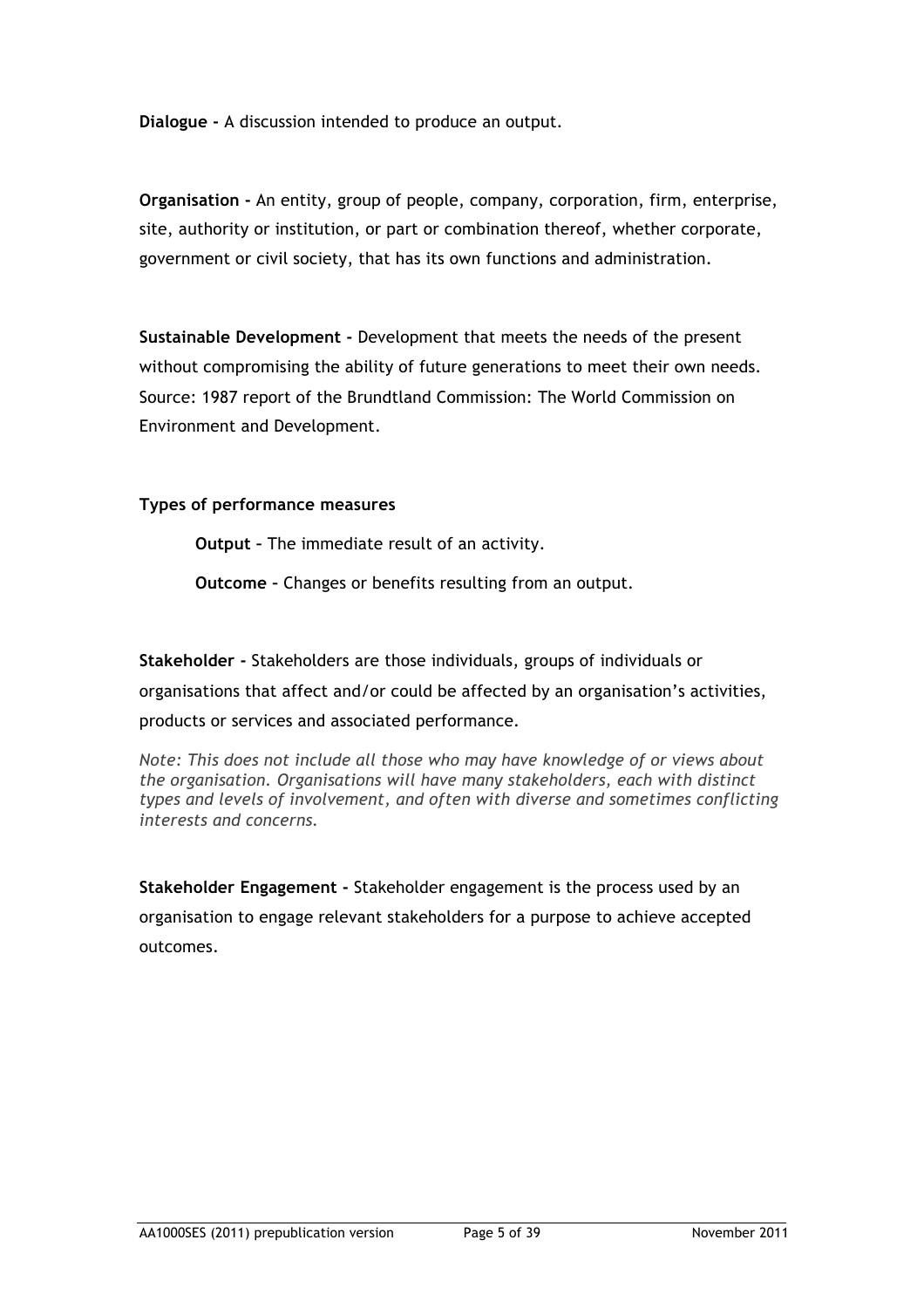# FOREWORD

# i Evolution of the AA1000 Stakeholder Engagement Standard

The principle of *inclusivity* was first introduced in the *AA1000 Framework Standard* published in 1999. Inclusivity is the participation of stakeholders in developing and achieving an accountable and strategic response to sustainability. *Stakeholder Engagement* is an approach that organisations use to help them achieve *inclusivity*.

Inclusivity is the foundation principle necessary for the achievement of the other two AA1000 principles of *materiality and responsiveness*. Together, the three principles enable the realisation of accountability.

To support the achievement of inclusivity, guidance on how to design and conduct stakeholder engagement was included in the AA1000 Framework Standard. By 2005, this early guidance had evolved into the AA1000SES (2005) Stakeholder Engagement Standard Exposure Draft, the first international standard on stakeholder engagement to be published.

This is the 2<sup>nd</sup> edition of the AA1000 Stakeholder Engagement Standard. It builds on the revisions to the AA1000APS (2008) and on advances in engagement practice over the last six years.

# ii Development process

The AA1000SES (2011) was developed using a broad-based, multi-stakeholder process. This process began in 2006 when a year-long pilot study was conducted using the AA1000SES (2005). Feedback from the pilot program along with desk research on other initiatives and evolving practice, and the results of a widely broadcast e-survey were used to develop a preliminary draft of the revised standard. This draft was debated during face-to-face consultations in over 20 countries with a comprehensive range of stakeholders. All of the input received was considered by the AA1000 Stakeholder Engagement Technical Committee, which then prepared a revised draft standard for public review. There were three periods of public review of 60 to 90 days each. All public review took the form of collaborative drafting with full transparency using wiki software. Between each of these periods of public review the AA1000 Stakeholder Engagement Technical Committee reviewed and revised the draft. The final draft was submitted by the AA1000 Stakeholder Engagement Technical Committee for the AA1000 Standards Board's approval prior to a final 30-day exposure period in early 2011. The Technical Committee addressed all the issues raised and amended the standard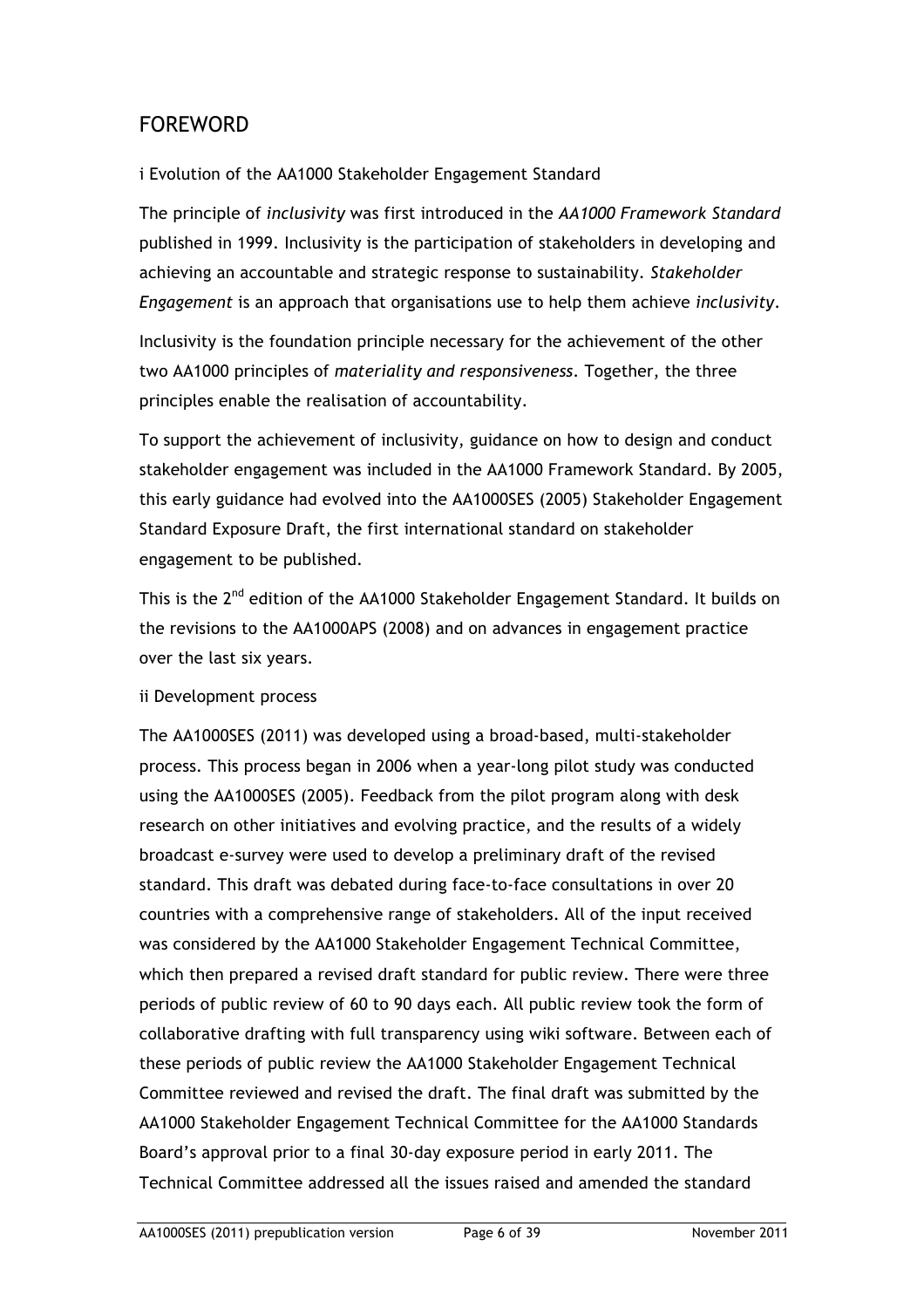appropriately which was then approved for publication by the AA1000 Standards Board by July 2011.

The evolving nature of learning in the standards field means that the process of developing standards is ongoing. The AA1000 Stakeholder Engagement Technical Committee invites you to share your AA1000 Stakeholder Engagement Standard experiences with us so that we can continue to improve the AA1000 Series.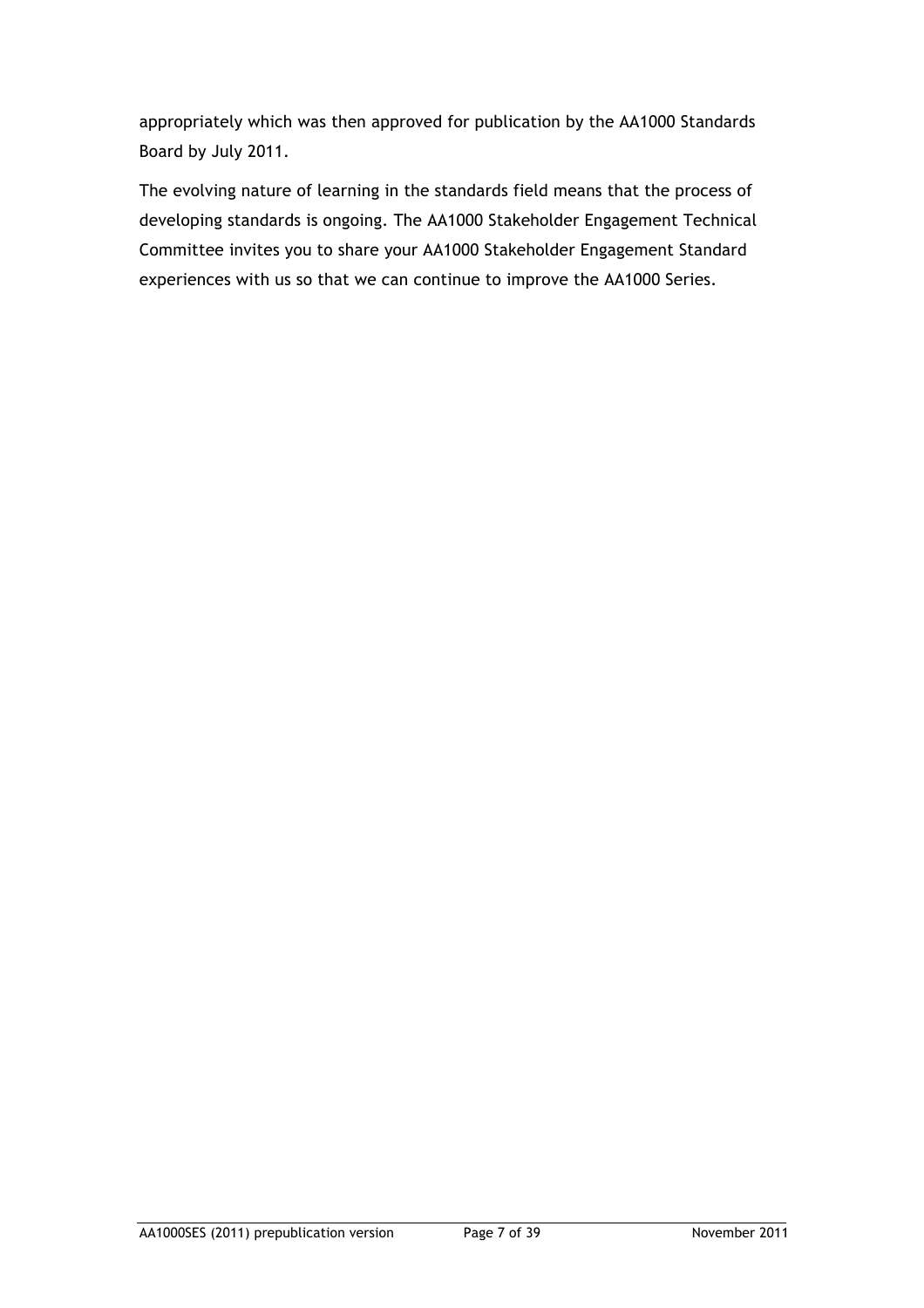# **INTRODUCTION**

#### i Aims and benefits of the AA1000SES (2011)

While stakeholder engagement is not new, it is now accepted as crucial to an organisation's sustainability and success. To date, however, it has been difficult to fully understand what is considered good or poor-quality engagement. The purpose of this standard is to establish a benchmark for good-quality engagement.

Stakeholders are not just members of communities or non-governmental organisations. They are those individuals, groups of individuals or organisations that affect and/or could be affected by an organisation's activities, products or services and associated performance with regard to the issues addressed within the engagement.

Stakeholder engagement then is the process used by an organisation to engage with relevant stakeholders for a clear purpose in order to achieve accepted outcomes. It is now also recognised as a fundamental accountability mechanism, since it obliges an organisation to involve stakeholders in identifying, understanding and addressing sustainability issues and concerns, and to report, explain and respond to stakeholders for decisions, actions and performance.

Quality stakeholder engagement must:

- be based on a commitment to the AA1000APS principles;
- clearly define the scope;
- have an agreed decision-making process;
- focus on issues material to the organisation and/or its stakeholders;
- create opportunities for dialogue;
- be integral to organisational governance;
- be transparent;
- have a process appropriate to the stakeholders engaged;
- be adequately resourced;
- be timely; and
- be flexible and responsive.

Engaging with the individuals, groups of individuals or organisations that are affected by or can affect an organisation's activities, products or services and associated performance, and responding to their concerns makes an organisation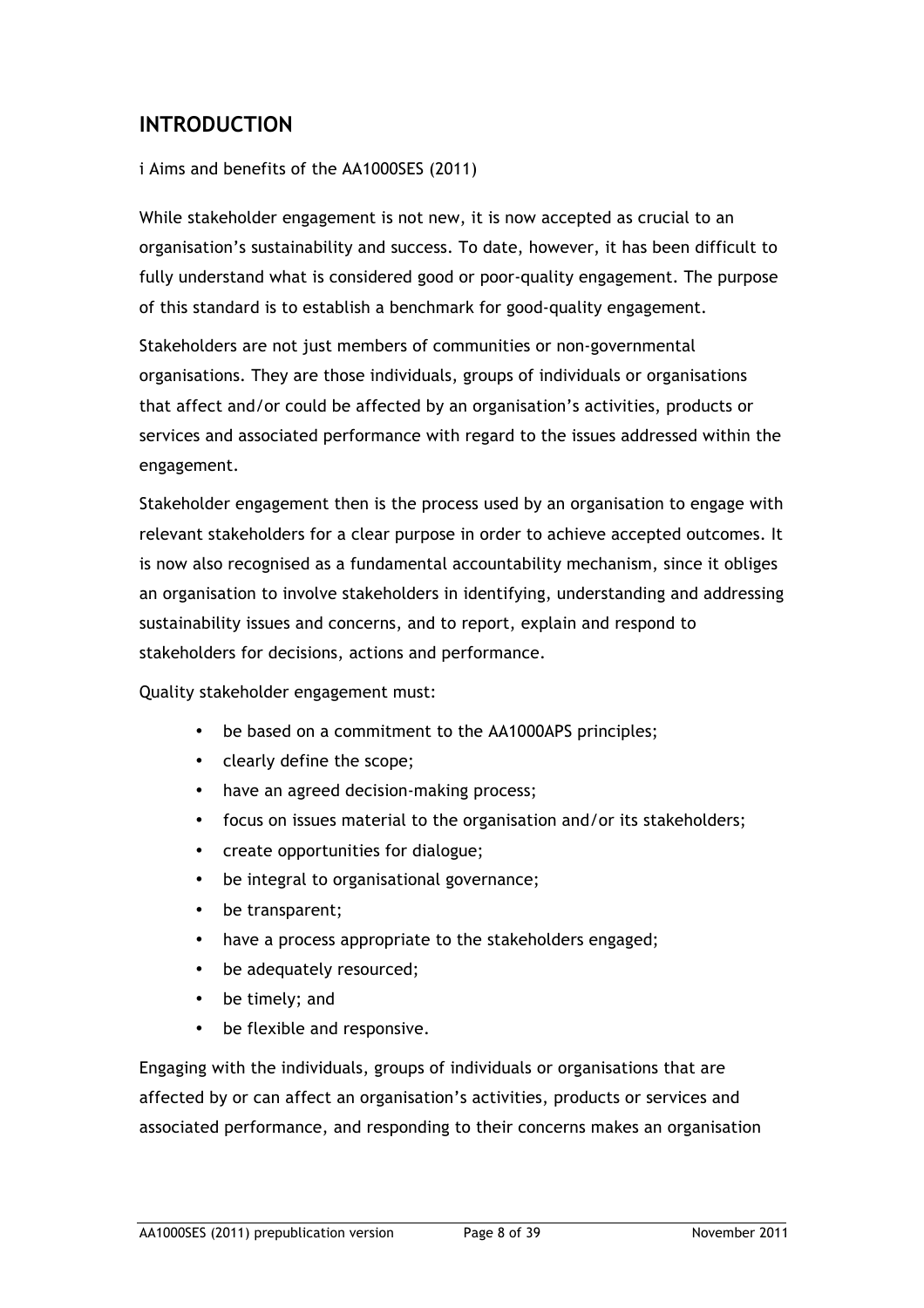perform better. It increases their knowledge and contributes to their license to operate. Quality stakeholder engagement can:

- Result in more equitable and sustainable development by giving those who have a right to be heard the opportunity to be considered in decision-making processes;
- Enable better management of opportunities, risks and reputation;
- Enable the complementary pooling of resources (knowledge, people, money and technology) to solve problems and reach objectives that cannot be reached by individuals, groups of individuals or organisations acting on their own;
- Enable understanding of the complex operating environments, including market developments, political and cultural dynamics;
- Enable learning from stakeholders, resulting in product and process enhancements and innovations;
- Inform, educate and influence stakeholders to improve their decisions and actions that will have an impact on the organisation and on society; and
- Contribute to the development of trust-based and transparent stakeholder relationships.

Stakeholder engagement is a journey. An organisation's starting point is often pain alleviation. Something negative has happened or significant concerns have been raised, and significant external pressure needs to be addressed urgently. An organisation finds that it needs to engage, to be more transparent and to respond directly to stakeholder concerns.

Organisations that find stakeholder engagement has helped to resolve a problem, then look for ways to use engagement as a preventive rather than a reactionary mechanism. They begin to use it systematically as part of risk identification and management. They discover that a better understanding of their stakeholders results in an easier and more receptive operating environment.

They then discover that it can contribute just as much to strategic as to operational improvements. Engagement can be a tremendous source of innovation and new partnerships. Leading companies are discovering that a growing percentage of innovation is coming from outside the organisation and not from within. They realise that stakeholders are a resource and not simply an irritant to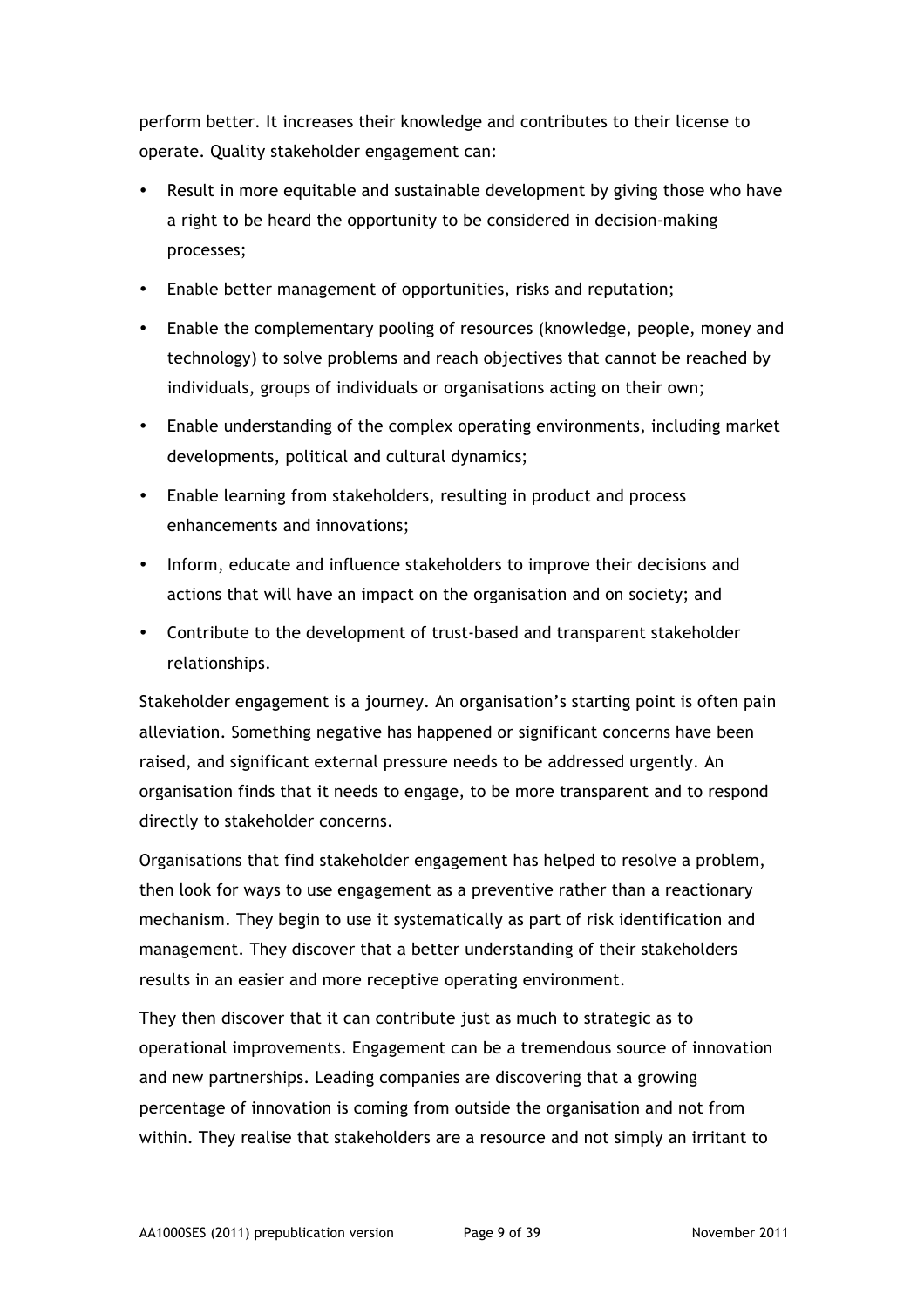be 'managed'. At this level, stakeholder engagement drives strategic direction as well as operational excellence.

ii Scope and structure of the standard

For these benefits to be realised, a stakeholder engagement process needs to be designed and implemented in a credible way. The AA1000 Stakeholder Engagement Standard (AA1000SES (2011)) provides a basis for this. It is a generally applicable, open-source framework for designing, implementing, assessing, and communicating quality stakeholder engagement. It builds on, and is consistent with the AA1000 Series, particularly the AA1000APS Accountability Principles Standard, launched in October, 2008.

The AA1000SES (2011) has four parts:

1) The first part describes the purpose and scope of the standard itself. It also articulates who the intended users are, making it clear that while this standard is primarily intended for practitioners and engagement owners, it will be of significant use to all those involved in engagement as well as all who will benefit from it. It also makes clear that the standard is intended to be used by organisations of all types and sizes, not just business and not just large organisations.

The next three parts establish the requirements for quality stakeholder engagement, supported by guidance to ensure full and clear understanding of the requirements. The three parts are:

- 2) how to establish the necessary commitment to stakeholder engagement and how to ensure it is fully integrated in strategy and operations;
- 3) how to define the purpose, scope, and stakeholders of the engagement; and
- 4) what a quality stakeholder engagement process looks like.

The AA1000SES (2011) will part of a suite of stakeholder engagement tools which include:

**AA1000SES (2011) Stakeholder Engagement Standard** – Published as a set text and approved by the AA1000 Stakeholder Engagement Technical Committee. It includes:

- principles and requirements for quality stakeholder engagement; and
- guidance that clarifies and further explains these requirements.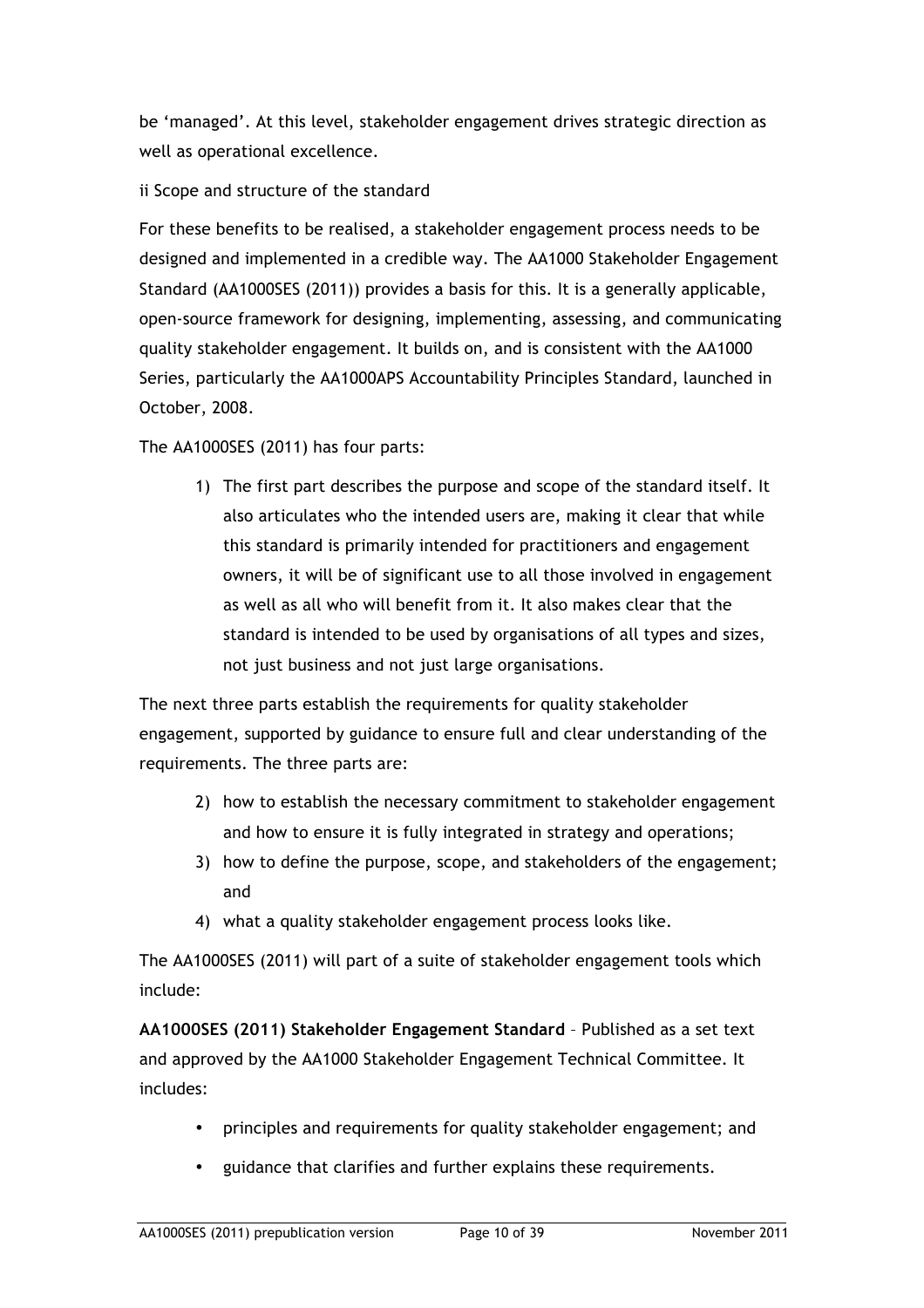**AA1000SE Manual** – To be published as a set text and developed by experts with support from broad public consultation. It will include:

- how to develop the case for stakeholder engagement;
- step-by-step guidance, templates and examples for
	- o organisational engagement;
	- o project-based engagement; and
	- o public sector engagement.

**AA1000SES WikiHub** – A real-time, open-access collaborative database of useful information and guidance on stakeholder engagement to be developed and policed by stakeholders, with some moderation. At the outset it will include:

- a database of performance indicators that organisations have developed and used to evaluate the quality and value of stakeholder engagement;
- a database of working examples and cases in three sections: organisations, projects and public sector;
- a resource of country and regional adaptations addressing the local context and dynamics;
- a resource of sector adaptations addressing sector specific issues and dynamics;
- a database on how the AA1000SES (2011) relates to and can be used with other standards, codes and guidelines; and
- a database of other relevant tools and approaches to stakeholder engagement.

# 1. Purpose and scope of the AA1000SES (2011)

The AA1000SES (2011) is a generally applicable, framework for the design, implementation, assessment and communication of quality stakeholder engagement.

It describes how to establish commitment to stakeholder engagement how to integrate stakeholder engagement with governance, strategy and operations; how to determine the purpose, scope and stakeholders for engagement; and the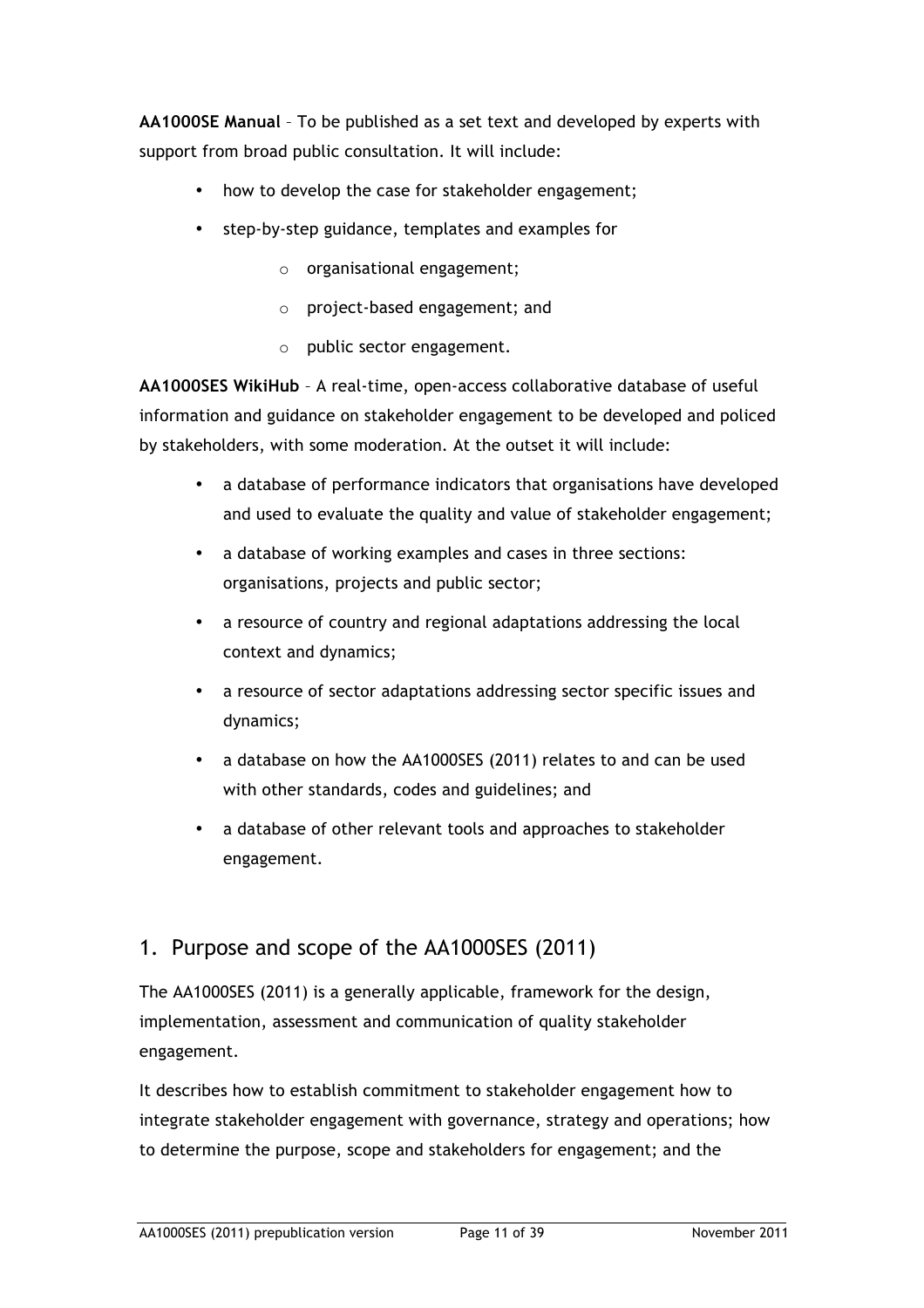processes that will deliver quality and inclusive engagement practice, and valued outcomes.



*Figure 1: Purpose and scope of AA1000SES (2011)*

The Standard has been designed to enable organisations to respond in a comprehensive and balanced way to material issues, impacts, opportunities and risks. It emphasises that stakeholder engagement must result in outcomes valued by those involved and must be communicated in a credible way.

The AA1000SES (2011) is applicable to all types and levels of stakeholder engagement. It is applicable to both internal and external engagement, for public, private and civil society organisations of all sizes. It can be used for project-based activities as well as for ongoing purposes.

The AA1000SES (2011) is intended for use by stakeholder engagement process owners. It will also be of use to managers and others responsible for making decisions, as well as to groups and individuals participating in stakeholder engagement.

Users of other standards in the AA1000 Series will find the AA1000SES (2011) useful in understanding and evaluating adherence to the AA1000 Accountability Principles of inclusivity, materiality and responsiveness.

AA1000SES (2011) may also be used to support a wide range of other standards that recommend or require stakeholder engagement. It may be used, for example, to support risk, quality, relationship and knowledge management; social responsibility and sustainability; transparency and reporting; and governance and accountability.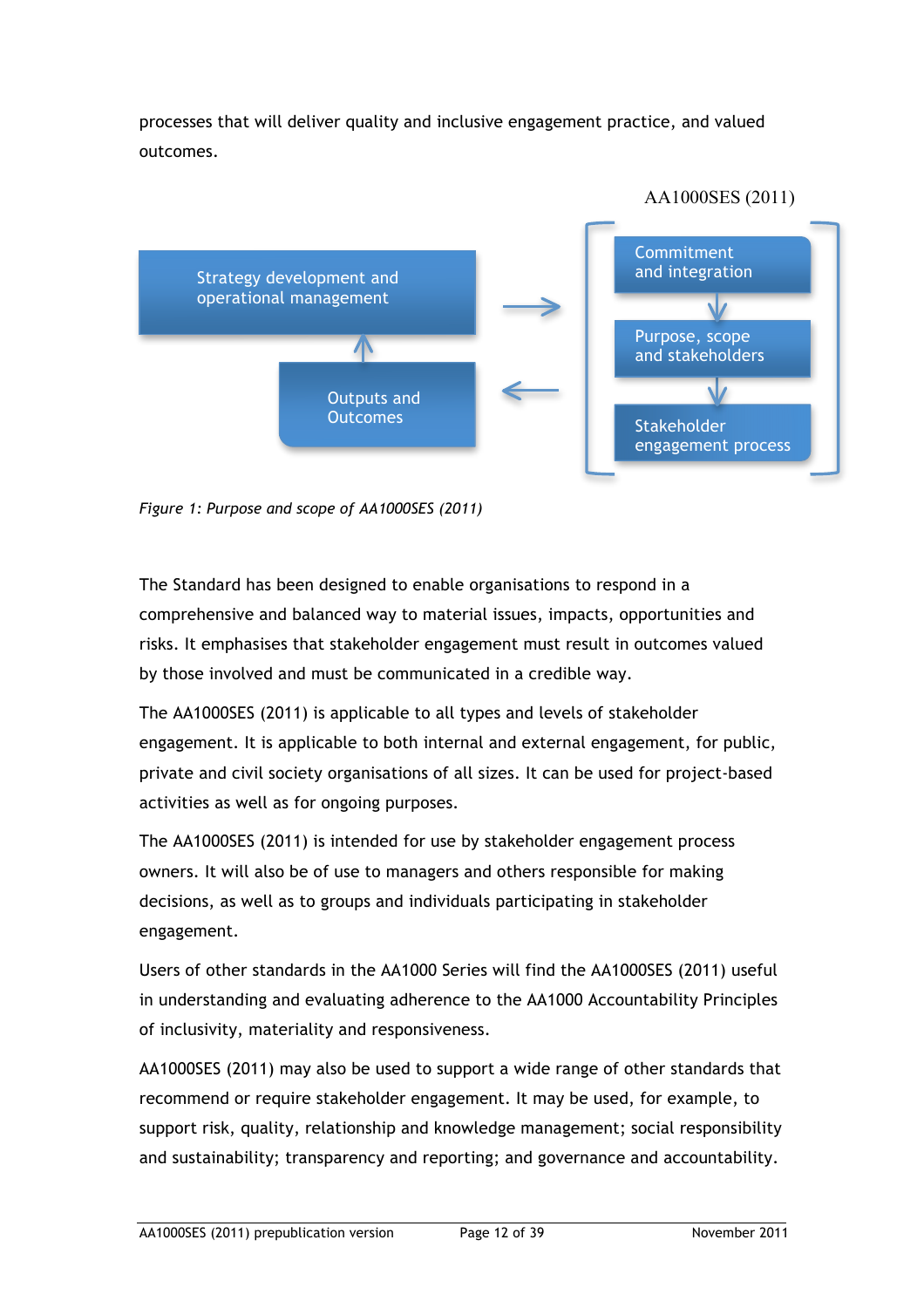The AA1000SES (2011) has not been designed to replace or undermine existing frameworks, such as government consultation requirements or formal collective bargaining arrangements between organisations and workers. It may, nevertheless, usefully inform and support these engagement activities.

The AA1000SES (2011) contains requirements and guidance clarifying these requirements. Within the standard, requirements are stated in italics, the guidance is in normal text.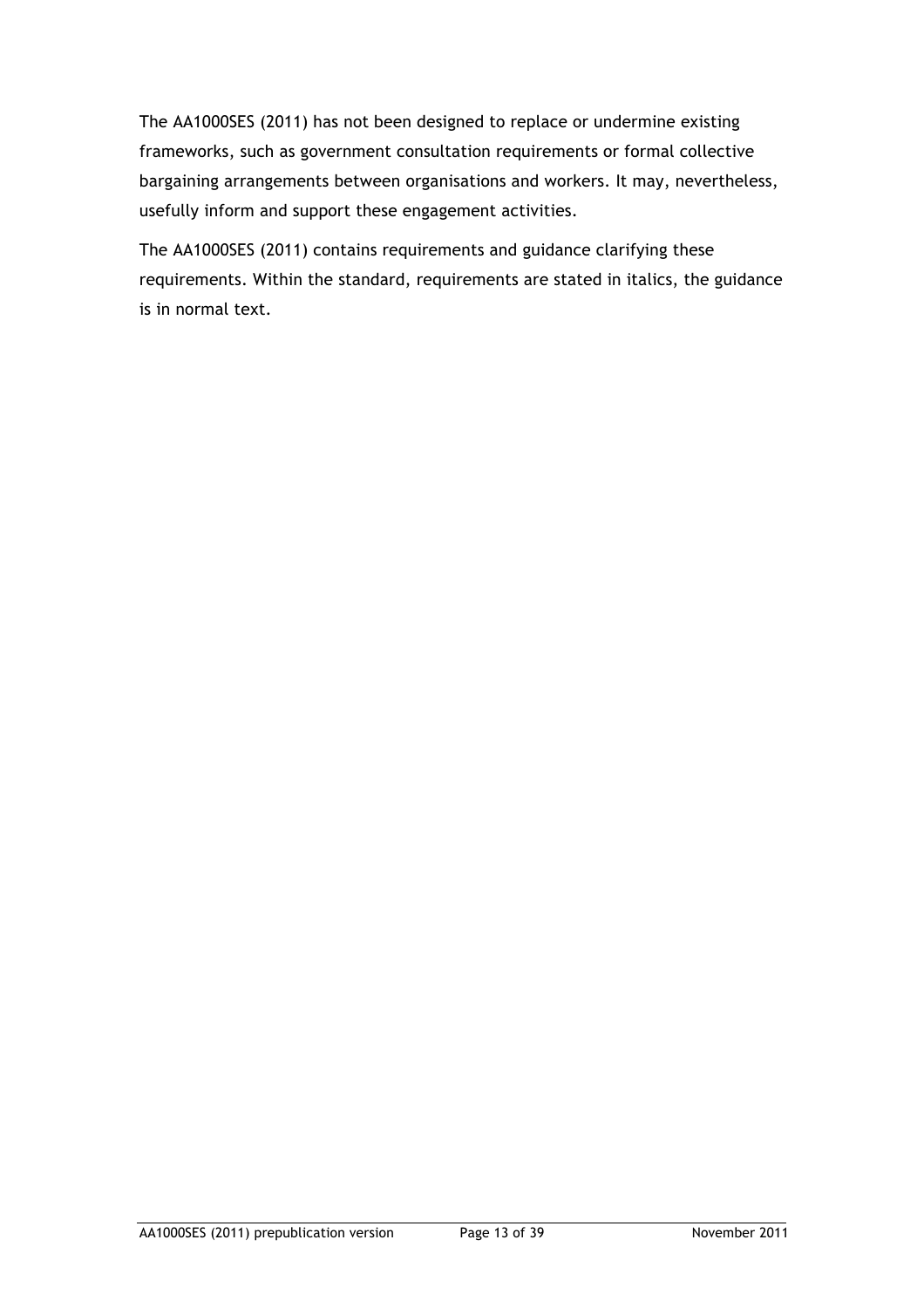# 2. Commitment and integration

Stakeholder engagement must be embedded in the culture and core functions of the organisation. To achieve this, the AA1000SES (2011) requires a commitment to the AA1000APS Accountability Principles and integration of stakeholder engagement into organisational governance, strategy and operations. Through this commitment and integration, the outputs of stakeholder engagement result in strategic and operational outcomes.

# *2.1 Commit to the AA1000 Accountability Principles*

*The organisation shall make a formal commitment to the AA1000 Accountability Principles as defined in the AA1000APS (2008). This commitment shall be communicated both internally and externally.*

The three AA1000 Accountability Principles are The Foundation Principle of Inclusivity, the Principle of Materiality and the Principle of Responsiveness. Inclusivity is the participation of stakeholders in developing and achieving an accountable and strategic response to sustainability. It is also a commitment to be accountable to those on whom the organisation has an impact and who have an impact on it, and to enable their participation in identifying issues and finding solutions. It is about engaging at all levels, including the organisation's governance, to achieve better outcomes.

Inclusivity, materiality and responsiveness require a defined process of stakeholder engagement that provides comprehensive and balanced involvement and results in outcomes that address and respond to issues and impacts in an accountable way.

The Foundation Principle of Inclusivity is necessary for the achievement of the other two Accountability Principles: Materiality and Responsiveness. Inclusivity is the starting point for determining materiality. A materiality process determines the most relevant and significant issues for an organisation and its stakeholders, recognising that materiality may be stakeholder specific, i.e., some issues will be material to some stakeholders but not to others. Responsiveness includes the decisions, actions, performance and communications in relation to those material issues.

The commitment to the AA1000 Accountability Principles should be formalized in a way consistent with the governance of the organisation. This may require a specific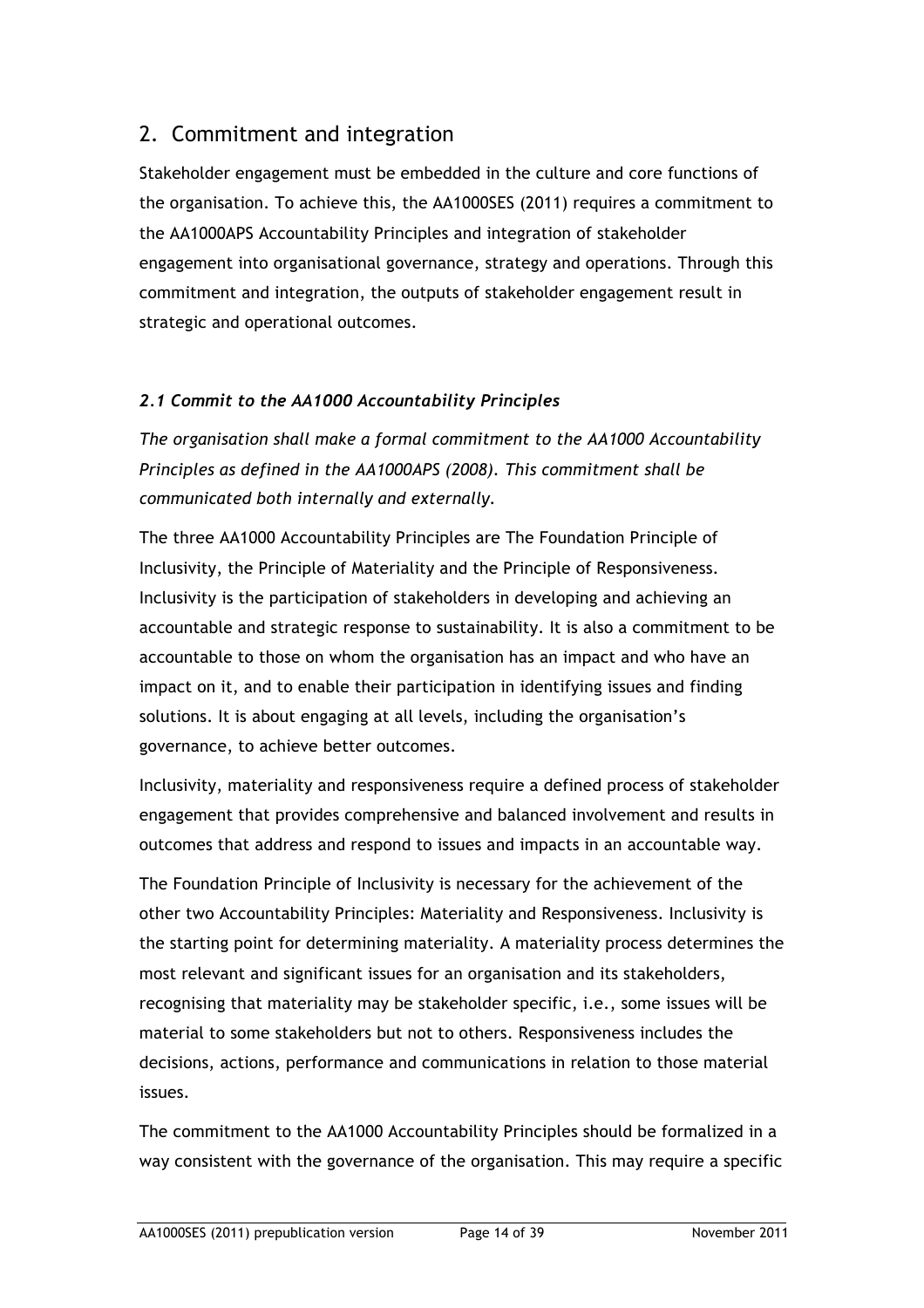policy statement or the inclusion of the commitment in vision, mission or value statements.

In doing so, there is a need to be sensitive to cultural context and any other values or principles that the organisation has committed to.

# *2.2 Integrate with governance*

*The organisation shall integrate stakeholder engagement into governance and relevant decision-making processes.* 

Governance and decision-making processes are relevant when they are associated with an issue or action that will have a material impact on a stakeholder or will affect the way in which a stakeholder has an impact on the organisation.

# *2.3 Integrate with organisational strategy and operations*

*The organisation shall integrate stakeholder engagement into all relevant policies and/or processes for:*

- *strategy development (including the vision, mission and values that underlay strategy); and*
- *operations.*

To ensure stakeholder engagement is embedded in the organisation, policies and/or processes for setting strategy and for managing operations should include the requirement to use stakeholder engagement where appropriate.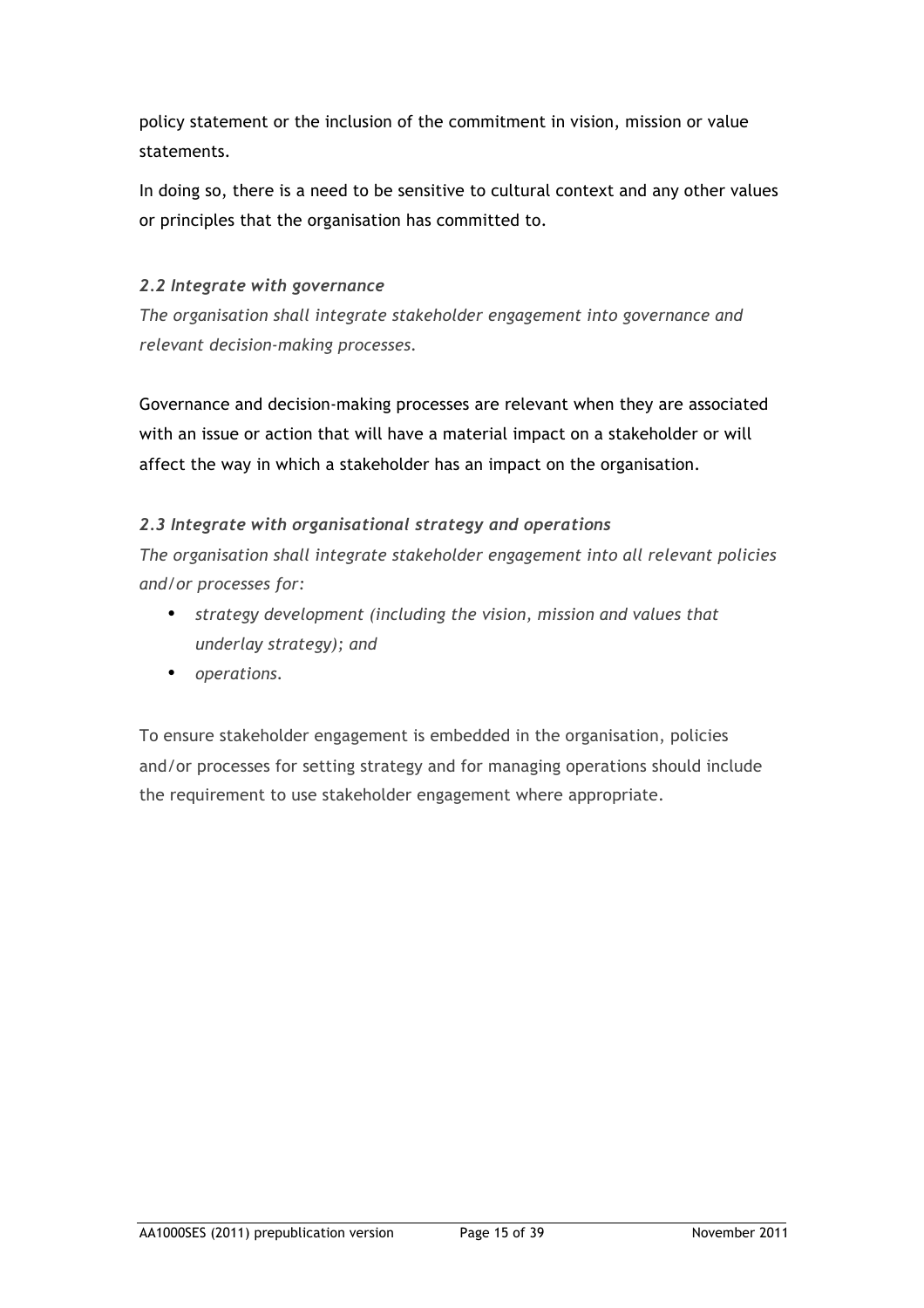# 3.Purpose, scope and stakeholders

Successful engagement depends on understanding **why** to engage (the purpose), **what** to engage on (the scope), and **who** needs to be involved in the engagement (ownership, mandate, stakeholders). The commitment to the AA1000 Accountability Principles and the integration of stakeholder engagement into governance, strategy and operations require stakeholder engagement to be used systematically and regularly across the organisation.



*Figure 2: Purpose, scope and stakeholders*

# *3.1 Establish the purpose of engagement*

*The purpose for stakeholder engagement shall be defined. The purpose shall be connected to the overall strategy and operations.*

Stakeholder engagement must have a purpose. It is essential to first think about why to engage and what needs to be achieved. No stakeholder engagement should be initiated without defining a purpose.

In general, there are two broad categories of purpose: strategy and operations. That is, stakeholder engagement takes place to develop or improve strategy or to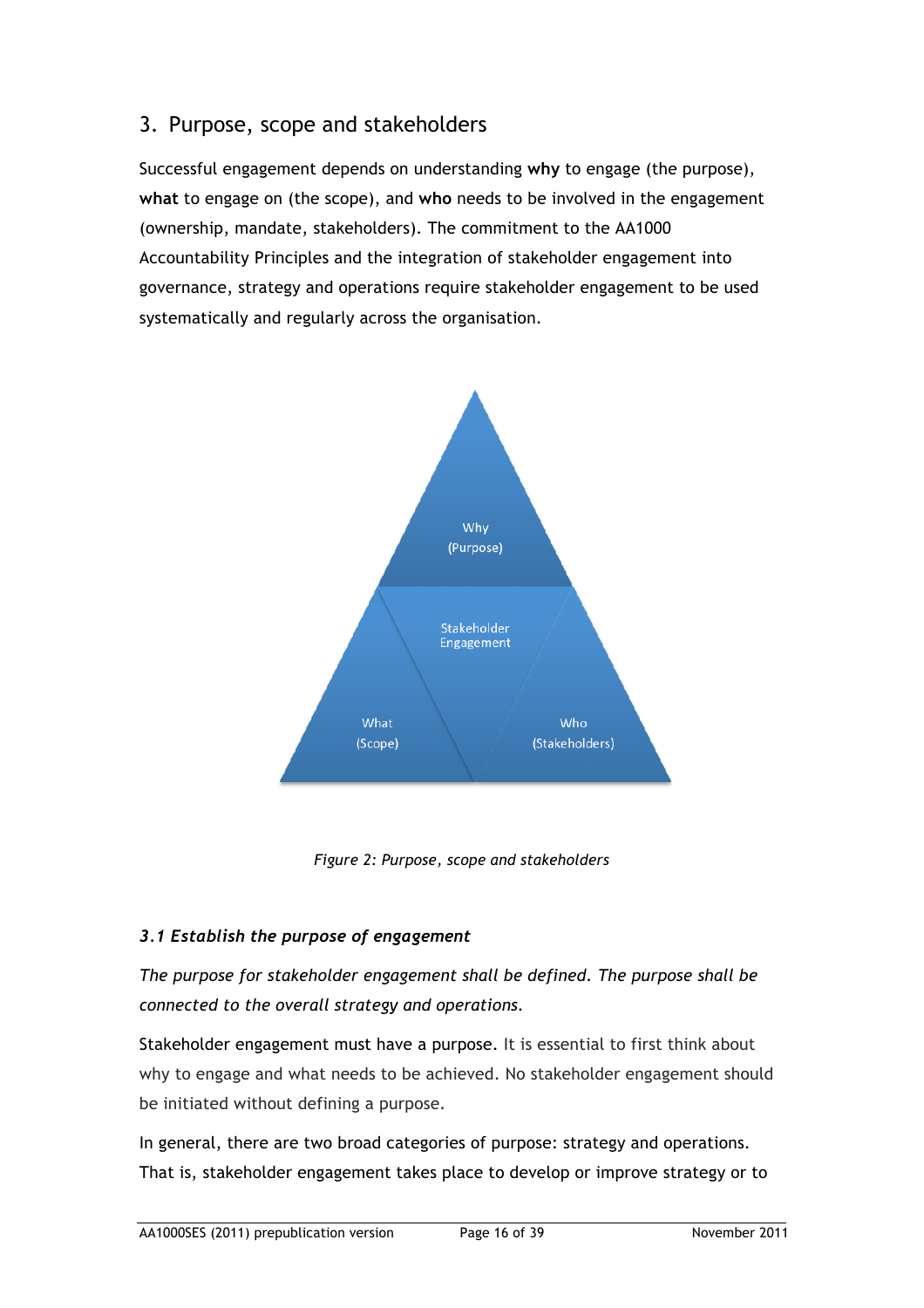help identify and address operational issues. Building trust-based relationships is inherent to both strategic and operational stakeholder engagement.

The purpose may be associated with ongoing activities, such as aiming to ensure that the organisation has a good understanding of stakeholder views or to foster positive stakeholder relationships, or it may be associated with a specific project or need.

Those initiating the stakeholder engagement should involve stakeholders in defining the purpose of the engagement. During the engagement the purpose of the engagement should be reviewed and should be adjusted based on the input received from stakeholders.

*3.2 Establish the scope of the engagement associated with the purpose*

*The scope of the engagement shall be defined by determining:* 

- *the subject matter the engagement will address;*
- *the parts of the organisation (e.g. regions, divisions etc.) and associated activities, products and services the engagement will address; and*
- *the time frame the engagement will address.*

The subject matter relates to the issues that are relevant to the purpose of the stakeholder engagement. An issue should be considered material, if it influences or is likely to influence the decisions, actions and behaviour of one or more stakeholders and/or the organisation itself.

When considering the parts of the organisation to include, it should be considered whether the engagement will address the whole of the organisation or a single business unit or operation.

When considering the geographical regions to include, it should be determined whether the engagement will address worldwide operations or those of a single country or region.

When considering the activities, products or services to include, it should be considered whether the engagement will address everything the organisation produces and does, or specific activities, products and services.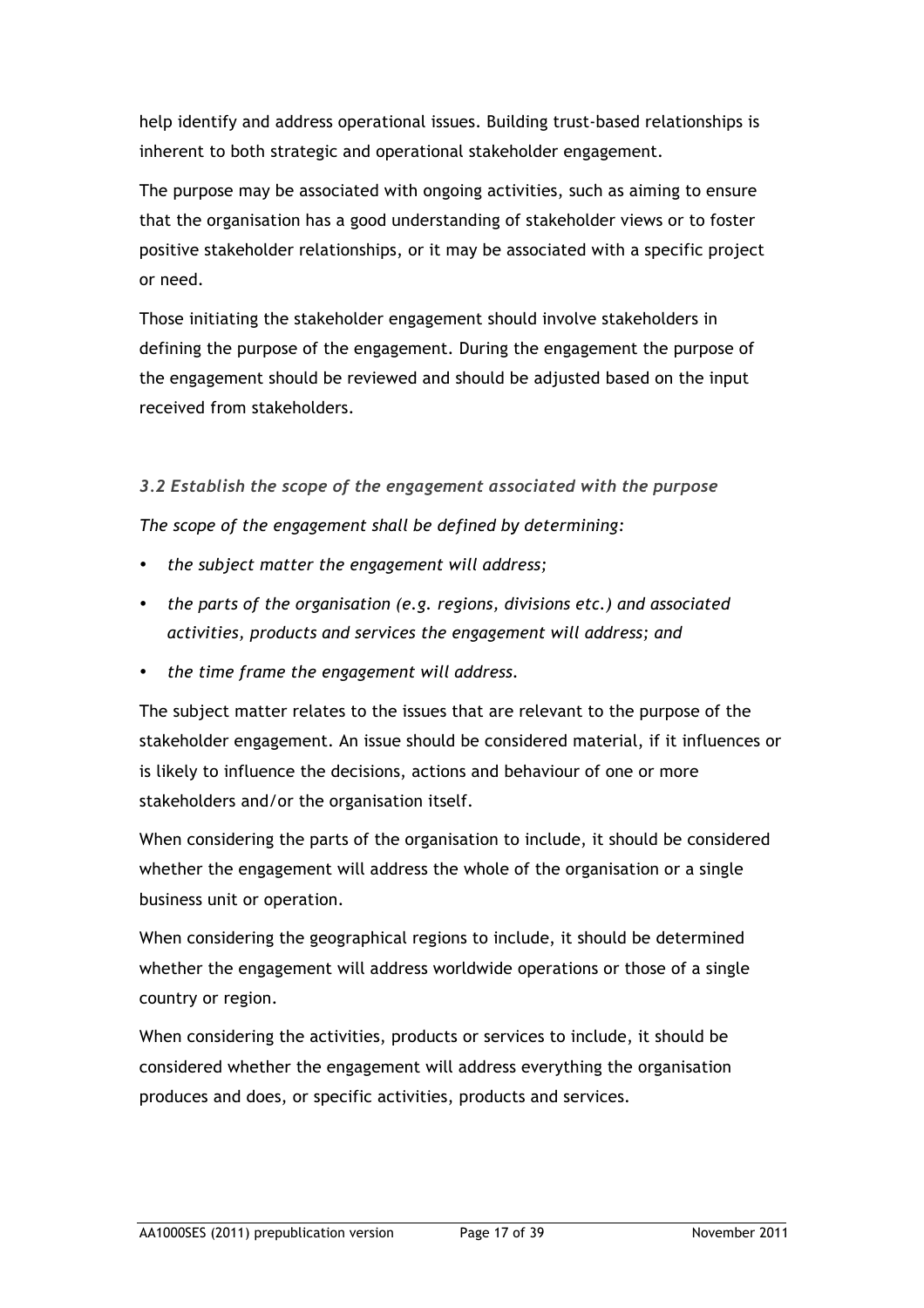When considering the time frame of the engagement process, it should be considered whether the engagement will look at long-term strategic issues or current concerns or both.

Depending on the subject matter of the engagement, stakeholders may be involved in defining the scope of the engagement.

The scope of the engagement may have to be adjusted based on the views of stakeholders during the engagement.

# *3.3 Determine the mandate, ownership and stakeholders of the engagement*

# *3.3.1 Mandate and Ownership*

*The mandate and ownership of the engagement shall be established. The owners of the engagement shall have the appropriate competencies.*

The mandate comes from those responsible for defining the purpose, scope and ownership of the engagement. The mandate may come from a single organisation, from a partnership or from a collaboration. The organisation, partnership or collaboration place their authority and resources behind the stakeholder engagement.

The owners of the engagement are the individuals or groups, including partnerships or collaborations, either internal or external to the organisation, who participate in the decisions associated with the planning, preparation, implementation, review and communication of the engagement. Engagement ownership will vary and at times will be vested within the organisation itself and at times it will be more collaborative and may be shared. Ownership of the engagement may change during the engagement process if it is considered beneficial to the overall outcome and achievement of the purpose of the engagement.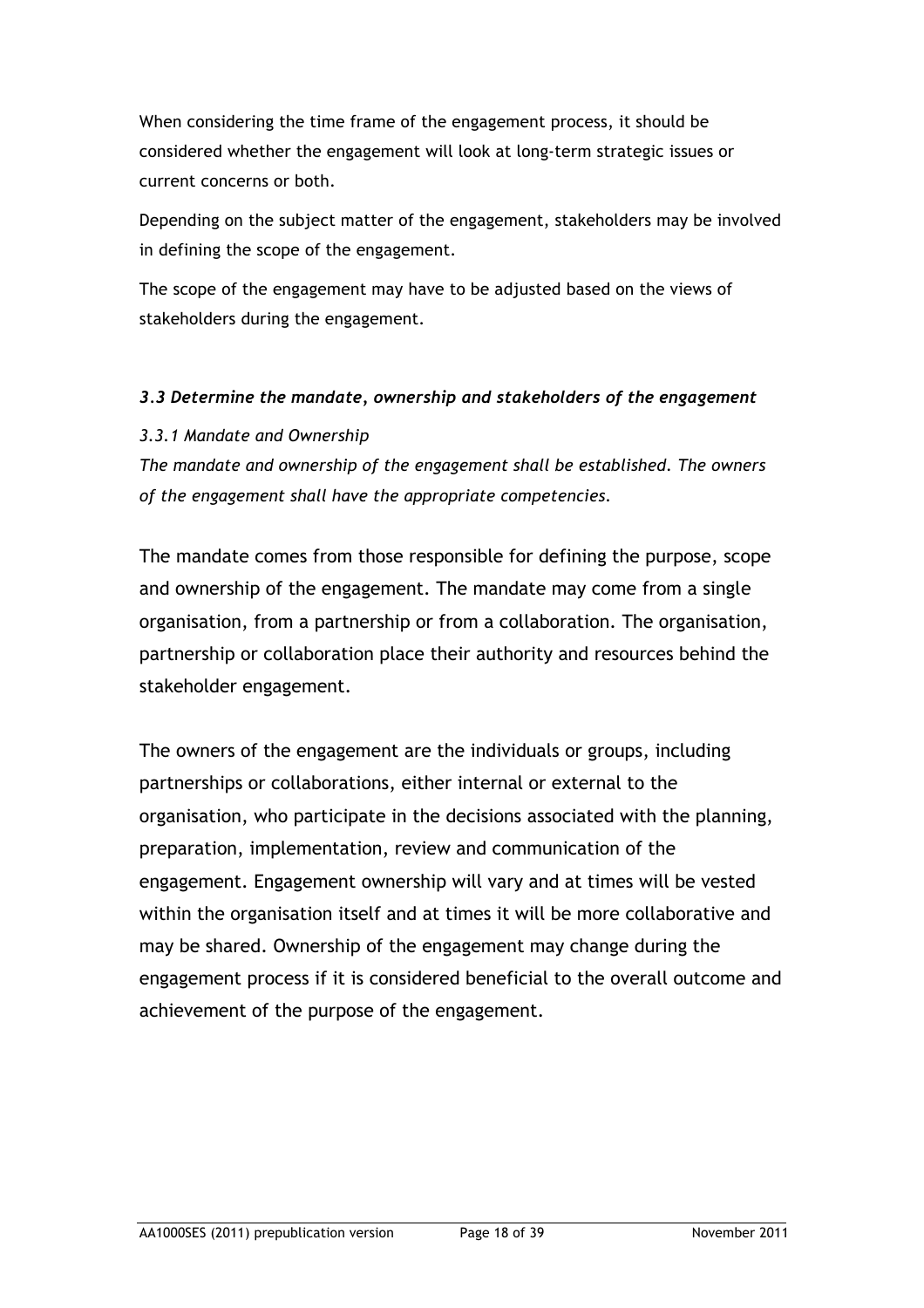# *3.3.2 Stakeholder identification*

*The owners of the engagement shall identify stakeholders relevant to the purpose and scope of the engagement. They shall establish a methodology to identify stakeholders.*

Relevant stakeholders are those individuals, groups of individuals or organisations that affect and/or could be affected by an organisation's activities, products or services and associated performance with regard to the issues to be addressed by the engagement. An organisation may have many stakeholders, each with distinct attributes and often with diverse and sometimes conflicting interests and concerns. Establishing a methodology for systematically identifying groups and individuals that can contribute to achieving the purpose of the engagement and/or could be affected by its outcome is fundamental to the engagement process.

A method for systematically identifying stakeholder groups should consider the scope of the engagement and may be guided by attributes of stakeholders such as the following:

- Dependency groups or individuals who are directly or indirectly dependent on the organisation's activities, products or services and associated performance, or on whom the organisation is dependent in order to operate;
- Responsibility groups or individuals to whom the organisation has, or in the future may have, legal, commercial, operational or ethical/moral responsibilities;
- Tension groups or individuals who need immediate attention from the organisation with regard to financial, wider economic, social or environmental issues;
- Influence groups and individuals who can have impact on the organisation's or a stakeholder's strategic or operational decision-making;
- Diverse perspectives groups and individuals whose different views can lead to a new understanding of the situation and the identification of opportunities for action that may not otherwise occur.

Stakeholders may also include those who, through regulation, custom, culture or reputation, can legitimately claim to represent any of these interests as well the interests of the voiceless such as future generations and the environment.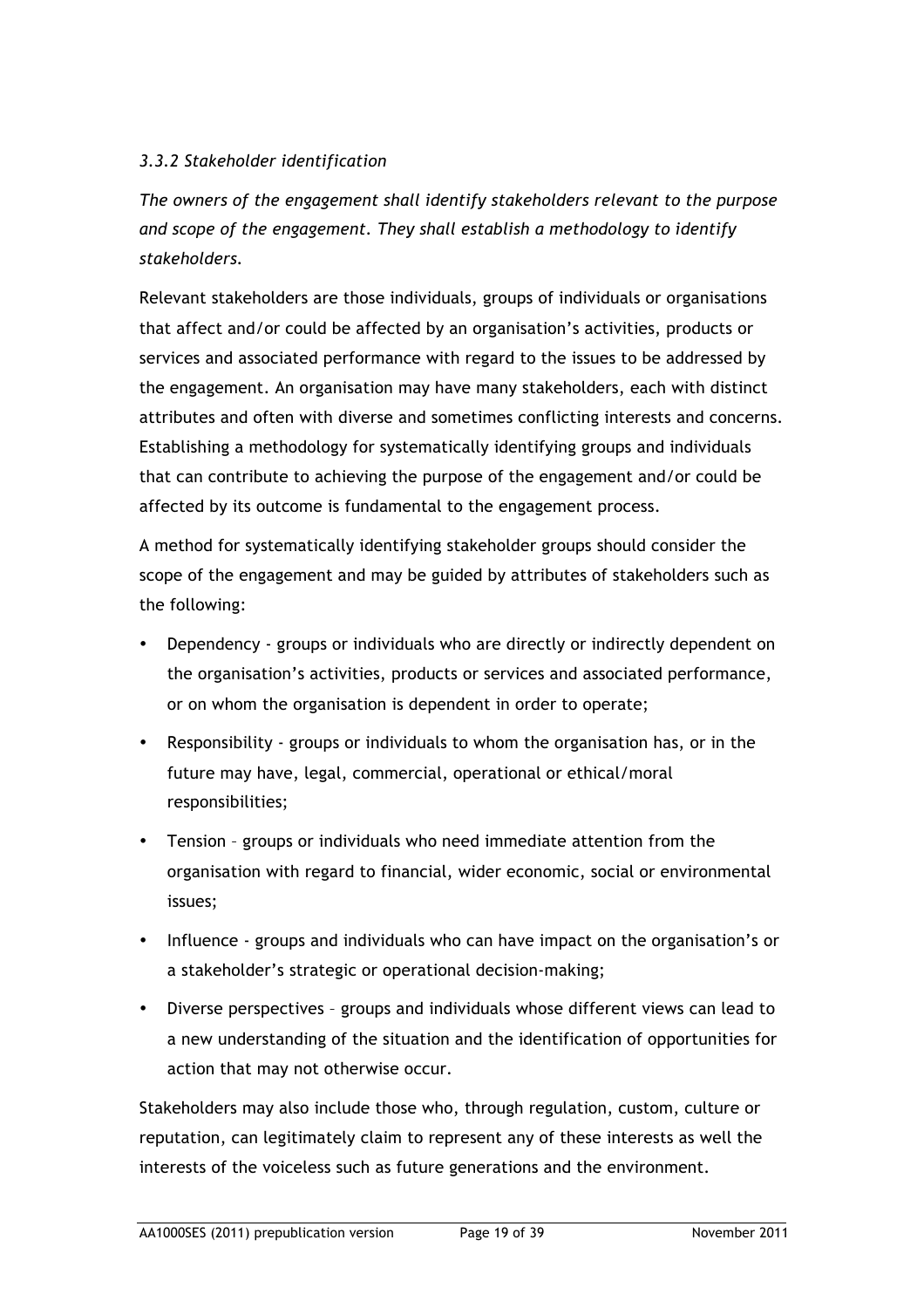An initial identification of stakeholders may build on external sources, such as research studies and peer analyses, as well as internal sources, including people with knowledge of the organisation and issues related to the purpose and scope of the engagement. As engagement progresses it may be appropriate to revise stakeholder identification based on stakeholder input.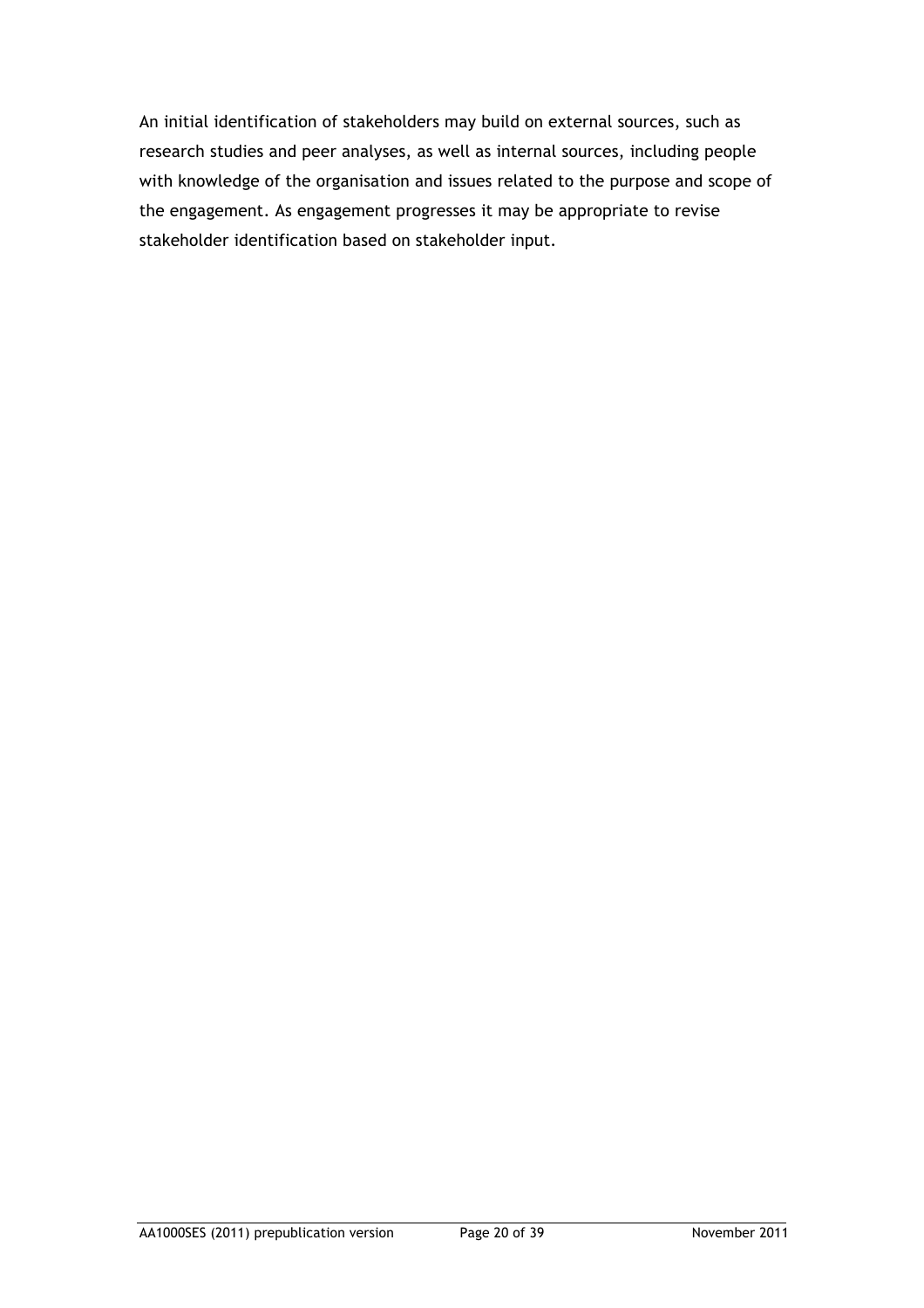# 4. Stakeholder engagement process

Having established the purpose, scope and stakeholders for the engagement, the owners of the engagement now need to ensure that there is a quality stakeholder engagement process in place. The AA1000SES (2011) stakeholder engagement process consists of four stages: Plan; Prepare; Implement; and Act, Review and Improve.



*Figure 3: Stakeholder Engagement process*

# *4.1 Plan*

# *4.1.1 Profile and map stakeholders*

*The owners of the engagement shall profile and map the stakeholders and shall establish a methodology for the profiling and mapping. This profiling and mapping shall be taken into consideration in the planning and implementation of the engagement. Profiling and mapping shall be reviewed and revised throughout the engagement process.*

In order to design a stakeholder engagement process that works, the owners of the engagement need a clear understanding of who the relevant stakeholders are and how and why they may want to engage. The owners of the engagement need to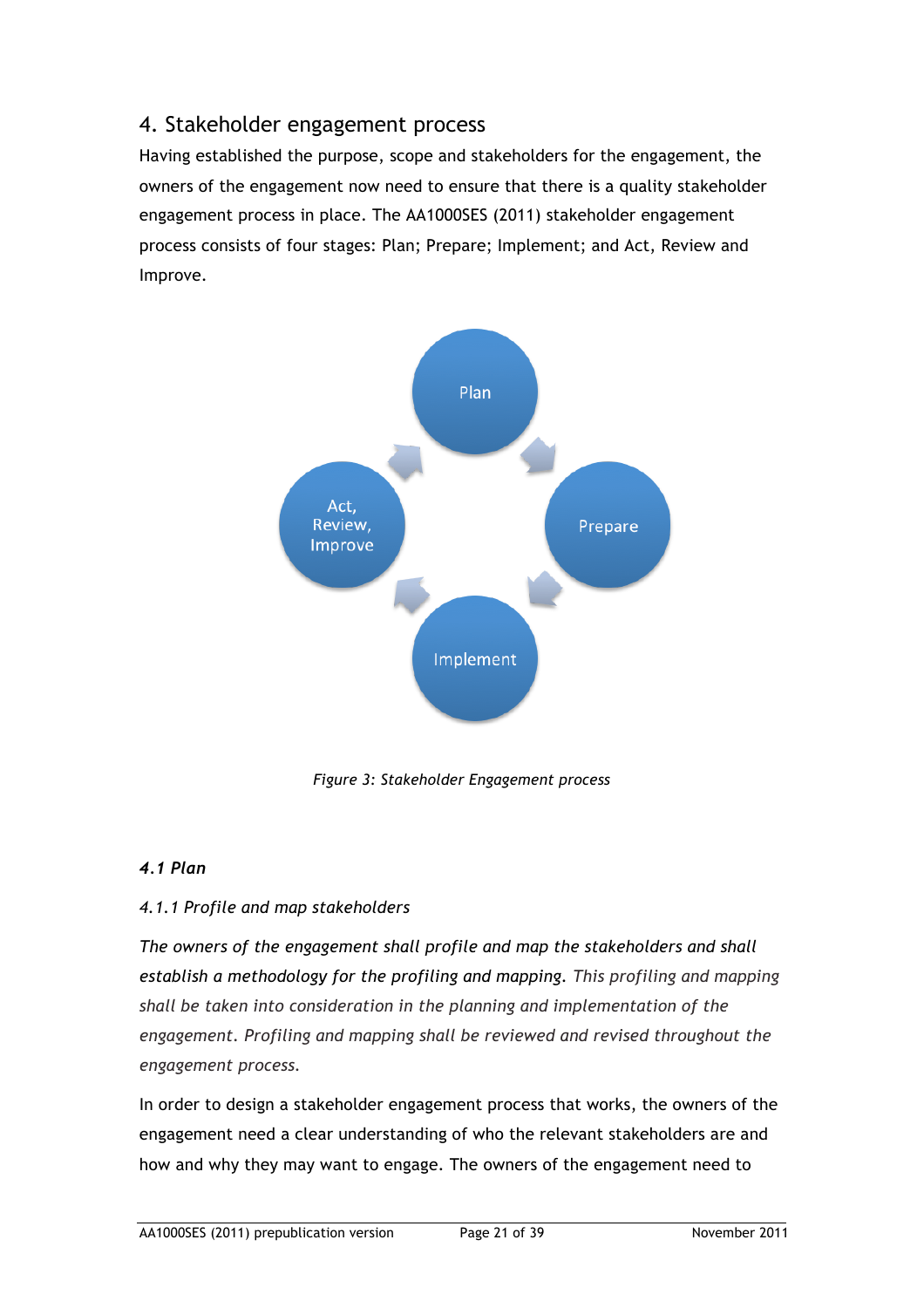understand not only the stakeholder group but also the individual stakeholder representatives. The owners of the engagement should profile stakeholder groups as well as individual stakeholder representatives.

The owners of the engagement should systematically seek to understand each stakeholder's:

- knowledge of the issues associated with the purpose and scope of the engagement;
- expectations of the engagement;
- existing relationship with the organisation (e.g. close or distant, formal or informal, positive or negative);
- dependence (or otherwise) on the organisation, which would necessitate that the stakeholder should be able to express its views independently of management in order to contribute freely;
- willingness to engage;
- level of influence;
- type (e.g. civil society, government, consumer);
- cultural context, diverse backgrounds and perspectives (e.g. gender, ethnicity, religion, disability);
- geographical scale of operation;
- capacity to engage (e.g. language barriers, IT literacy, accessibility needs);
- legitimacy; and
- relationships with other stakeholders.

Having profiled the stakeholders, the owners of the engagement should map them to determine which groups and individual representatives are most important to engage with in relation to the purpose and scope of the engagement.

Mapping can be based on any of the criteria used to profile the stakeholders. The owners of the engagement can map the stakeholders in any number of ways and may wish to use several maps to gain better insight. For example, the owners of the engagement may wish to map level of influence against willingness to engage, type of stakeholder against level of influence, or capacity to engage and knowledge of issues against expectations.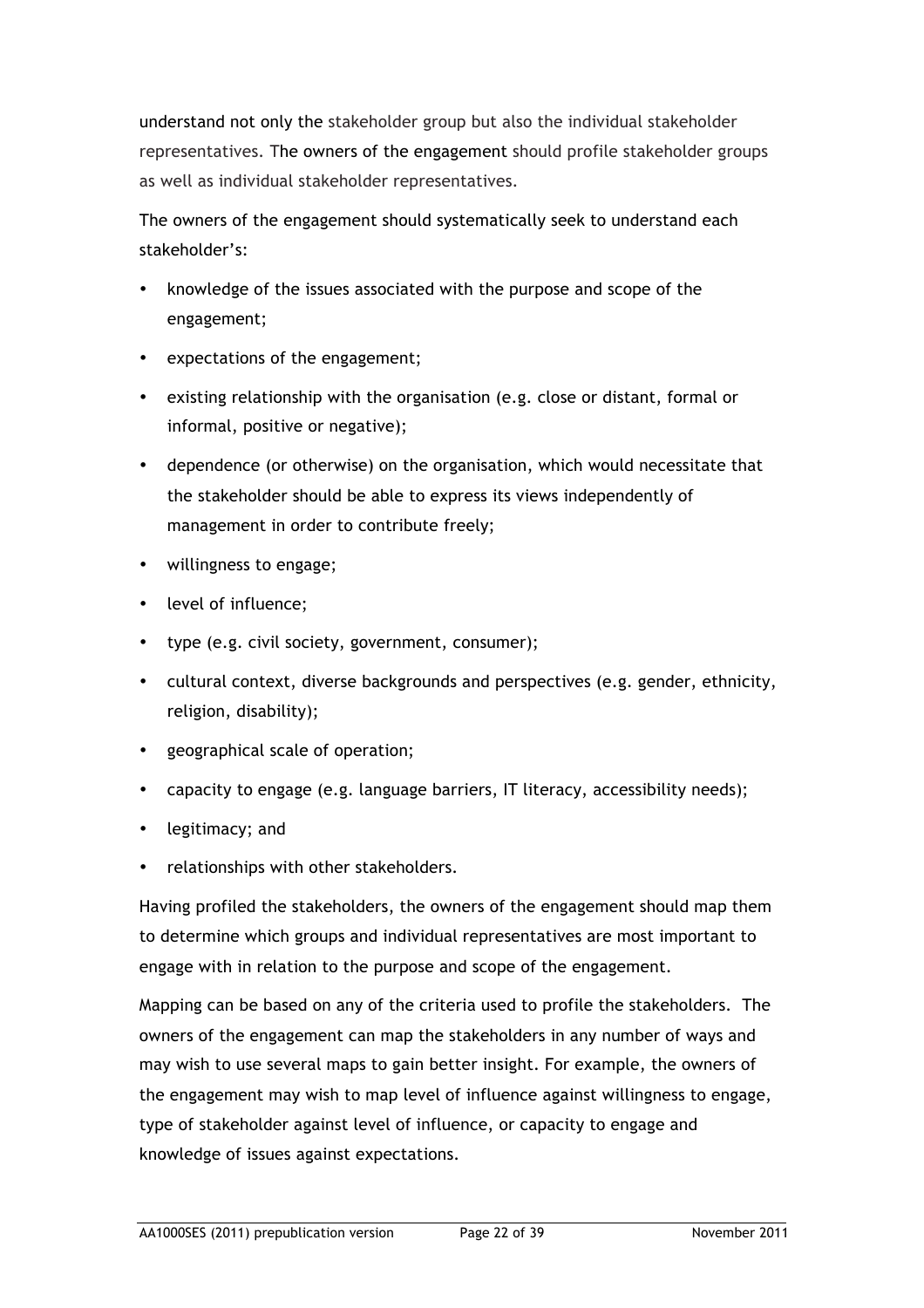Setting clear criteria for mapping stakeholders enables the owners of the engagement to steer the engagement away from being driven by non-strategic considerations such as the most vocal stakeholders, the short-term focus of the media, or the comfort-zone of managers.

While the initial profiling and mapping may take place without the systematic involvement of stakeholders, as engagement takes place and practice matures, relevant stakeholders should be involved in this process and outcomes adjusted accordingly.

# *4.1.2 Determine engagement level(s) and method(s)*

*The owners of the engagement shall determine the level(s) and method(s) for engaging with stakeholders that are best suited to the purpose and scope of engagement and to the relevant stakeholders.* 

In determining level(s) of engagement the owners of the engagement define the nature of the relationship they have or aim to develop with their stakeholders. Engagement may take place at more than one level. The owners of the engagement may choose to engage with stakeholders in one segment of its stakeholder map at one level and with stakeholders in another segment of the stakeholder map at another. The level of engagement may also change over time as relationships deepen and mature.

The method of engagement should be selected to best meet the needs, capacity and expectations of the relevant stakeholders. More than one method may be selected for any given engagement. Different methods may be used concurrently or sequentially.

Consideration needs to be given to the relative merits of collective and individual consultation within stakeholder groups. For some groups, such as workers, providing views in a collective forum independent of management (such as through their union) is an essential part of providing anonymity for individuals and enhancing their capacity for influence.

The owners of the engagement should also include in their planning process activities and methods that are essential to engagement but are not themselves formal engagement methods.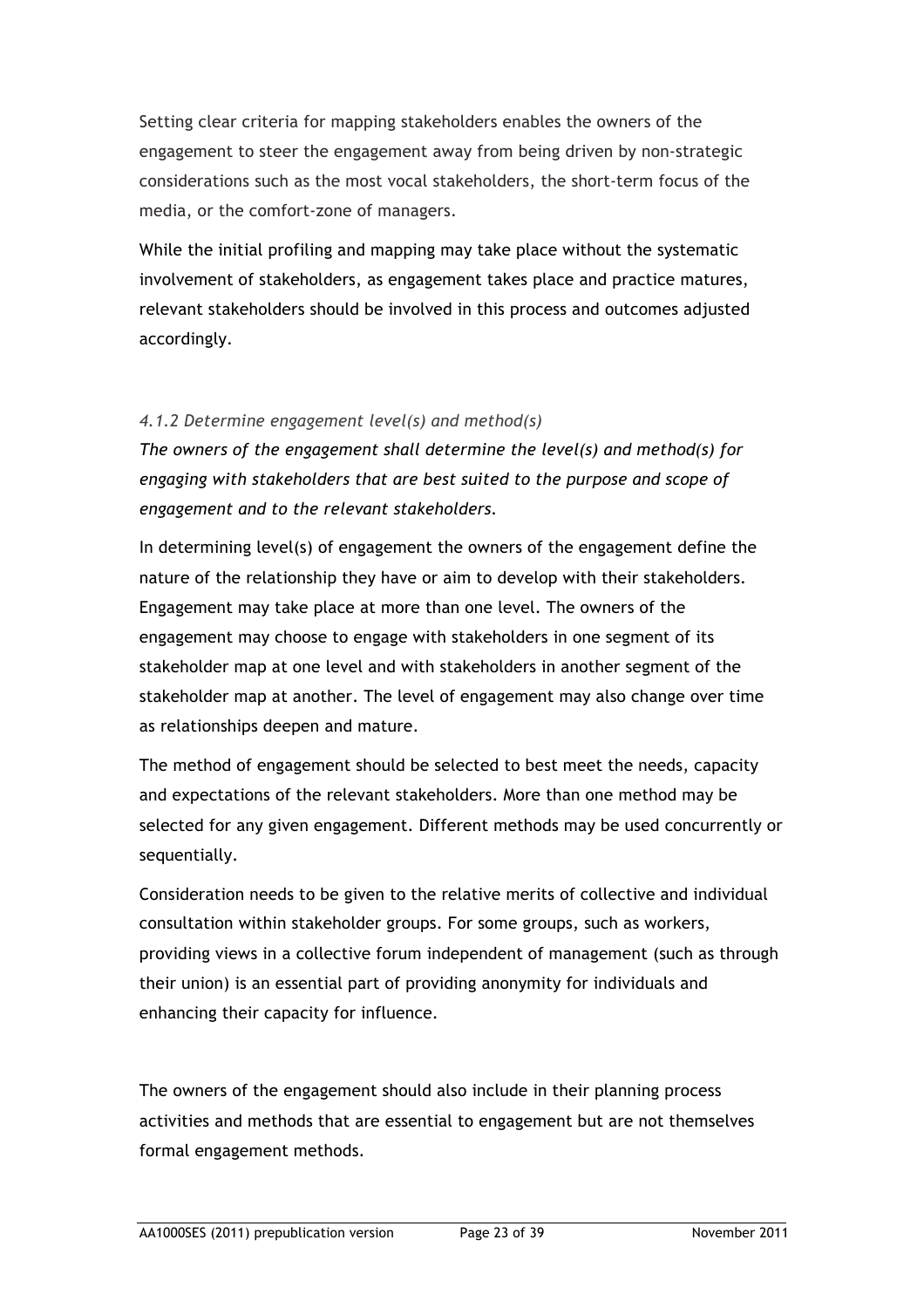#### Pre-engagement activities include:

#### **Receiving unsolicited information**

- Protests
- Letters
- Media
- Websites
- Other advocacy efforts

#### **Tracking information**

- Media tracking
- Internet tracking
- Social network tracking
- Second hand reports

#### **Creating awareness**

- Bulletins, newsletters and brochures
- Websites
- Speeches and conference presentations
- Road shows
- Press releases
- Advertising and other public displays
- Lobbying

Stakeholder engagement is a two way process. However, there are different levels and associated engagement methods depending on the nature and extent of stakeholder involvement.

Stakeholder engagement levels and associated methods may be described as follows:

| Level of engagement                                                                                                         | Methods of engagement                                                                                                                                                                                                             |
|-----------------------------------------------------------------------------------------------------------------------------|-----------------------------------------------------------------------------------------------------------------------------------------------------------------------------------------------------------------------------------|
| Consult<br>Limited two-way engagement: organisation<br>asks questions, stakeholders answer                                  | Surveys<br>٠<br>Focus groups<br>٠<br>Individual dialogue<br>٠<br>Meetings with selected stakeholder(s)<br>٠<br><b>Public meetings</b><br>$\bullet$<br>Online feedback mechanisms<br>$\bullet$<br>Advisory committees<br>$\bullet$ |
| Involve<br>Two-way or multi-way engagement:<br>learning on all sides but stakeholders and<br>organisation act independently | Multi-stakeholder forums<br>٠<br>Advisory panels<br>Consensus building processes<br>$\bullet$<br>Participatory decision-making processes<br>٠<br>Online feedback schemes<br>٠<br>Workshops                                        |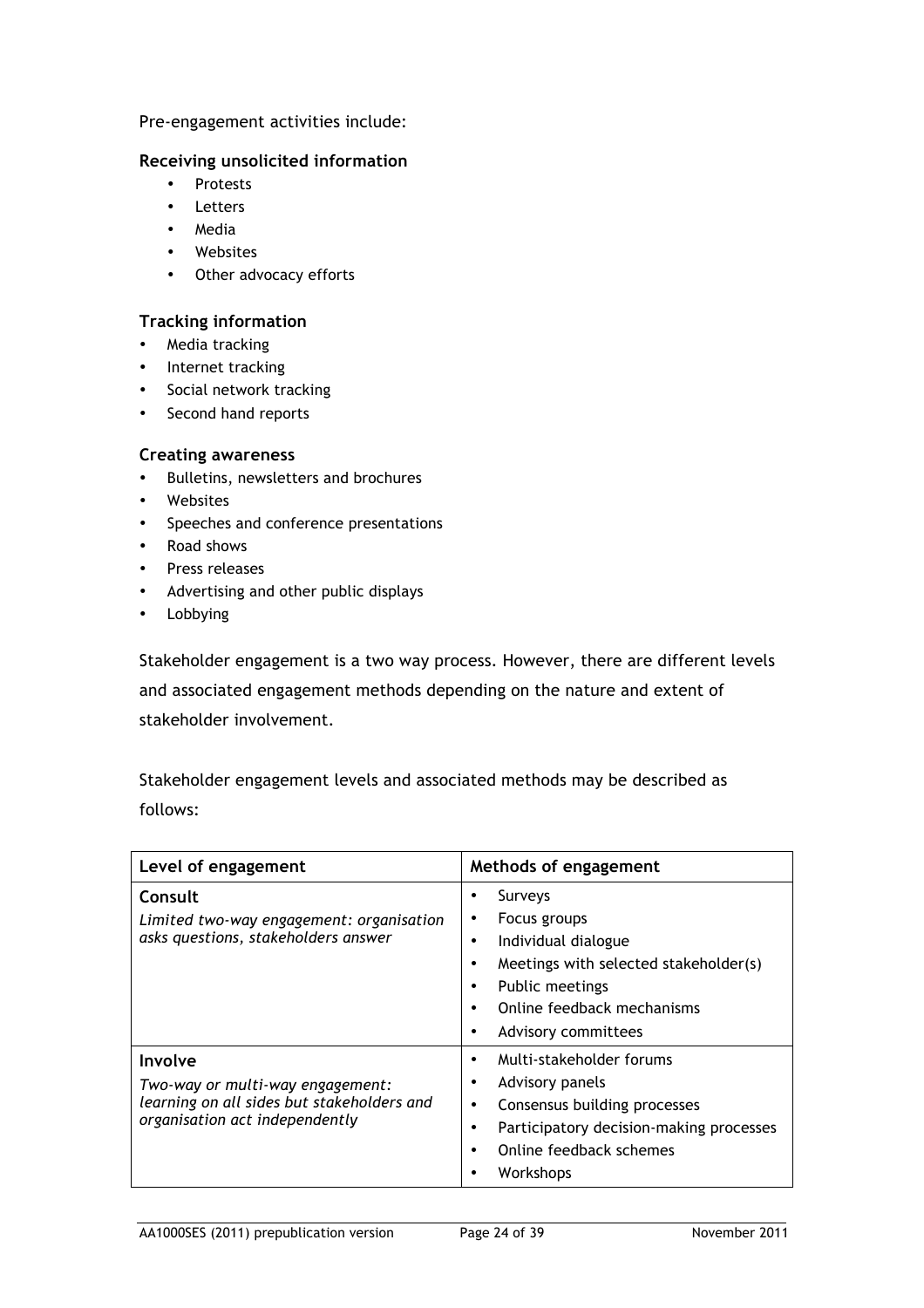| <b>Negotiate</b><br>Two or more parties engage to discuss a<br>specific issue or ranges of issues with the<br>objective of reaching a mutually agreed<br>settlement | Collective bargaining with workers<br>٠<br>through their trade unions<br>Contract negotiations<br>$\bullet$ |
|---------------------------------------------------------------------------------------------------------------------------------------------------------------------|-------------------------------------------------------------------------------------------------------------|
| Collaborate<br>Two-way or multi-way engagement: joint<br>learning, decision-making and actions                                                                      | Joint projects<br>Joint ventures<br>Partnerships<br>Multi-stakeholder initiatives                           |
| <b>Empower</b><br>New forms of accountability: decisions<br>delegated to stakeholders; stakeholders<br>play a role in governance                                    | Integration of stakeholders with<br>governance, strategy and operations                                     |

As engagement takes place and the process matures, the owners of the engagement should involve stakeholders in the determination of the level(s) and method(s)of the engagement.

# *4.1.3 Establish and communicate boundaries of disclosure*

*The owners of the engagement shall establish the boundaries of disclosure of the engagement and shall clearly communicate these boundaries to its stakeholders.* 

Boundaries of disclosure specify what information the owners of the engagement will share with its stakeholders and what information stakeholders may share outside of the engagement process. There are a range of options:

- full disclosure including attribution of who said what;
- full disclosure without attribution of who said what;
- limited disclosure agreed by the participants; and
- limited disclosure controlled by the owners of the engagement.

Effective engagement depends upon a shared understanding of issues. This works best when all participants have access to the same information. There may be legitimate reasons for not sharing information. The information may be not relevant, commercially sensitive or misleading when taken out of context.

The owners of an engagement may choose to go forward with an engagement and share the information they wish to keep confidential under the protection of a confidentiality agreement. This will allow those stakeholders engaged full access to the information. But it will not allow them to share it outside of the engagement.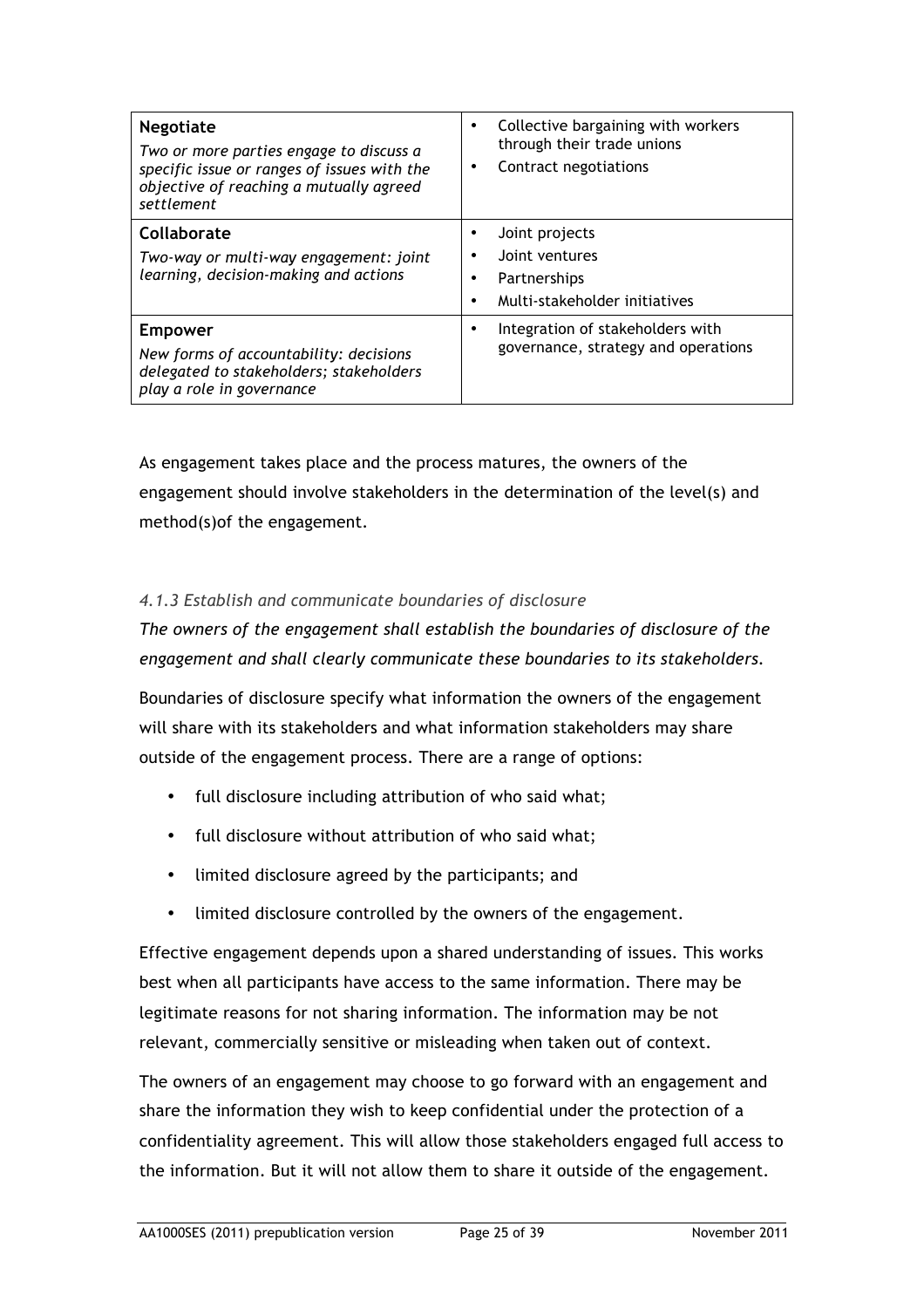If the owners of an engagement or a stakeholder are not willing to share the information needed for successful engagement, they should consider not initiating or participating in that engagement.

# *4.1.4 Develop an engagement plan*

*The owners of the engagement shall develop an engagement plan. The engagement plan shall be made available to stakeholders. Stakeholders shall have the opportunity to provide input into the plan.* 

The engagement plan documents the engagement process.

The engagement plan at a minimum should include the following:

- the mandate for the engagement;
- the purpose and scope of the engagement;
- the owners of the engagement, their roles and responsibilities;
- the methodology for and results from identifying stakeholders;
- the methodology for and results from profiling and mapping stakeholders;
- the pre-engagement activities;
- the engagement level(s) and methods; and
- the boundaries of disclosure.

Further, the engagement plan should document various aspects related to managing the engagement process and at a minimum include the following:

- tasks and timelines;
- contact persons;
- technologies used;
- ground rules;
- accessibility and comfort needs:
- engagement risks;
- resource requirements and budget;
- channels of communication;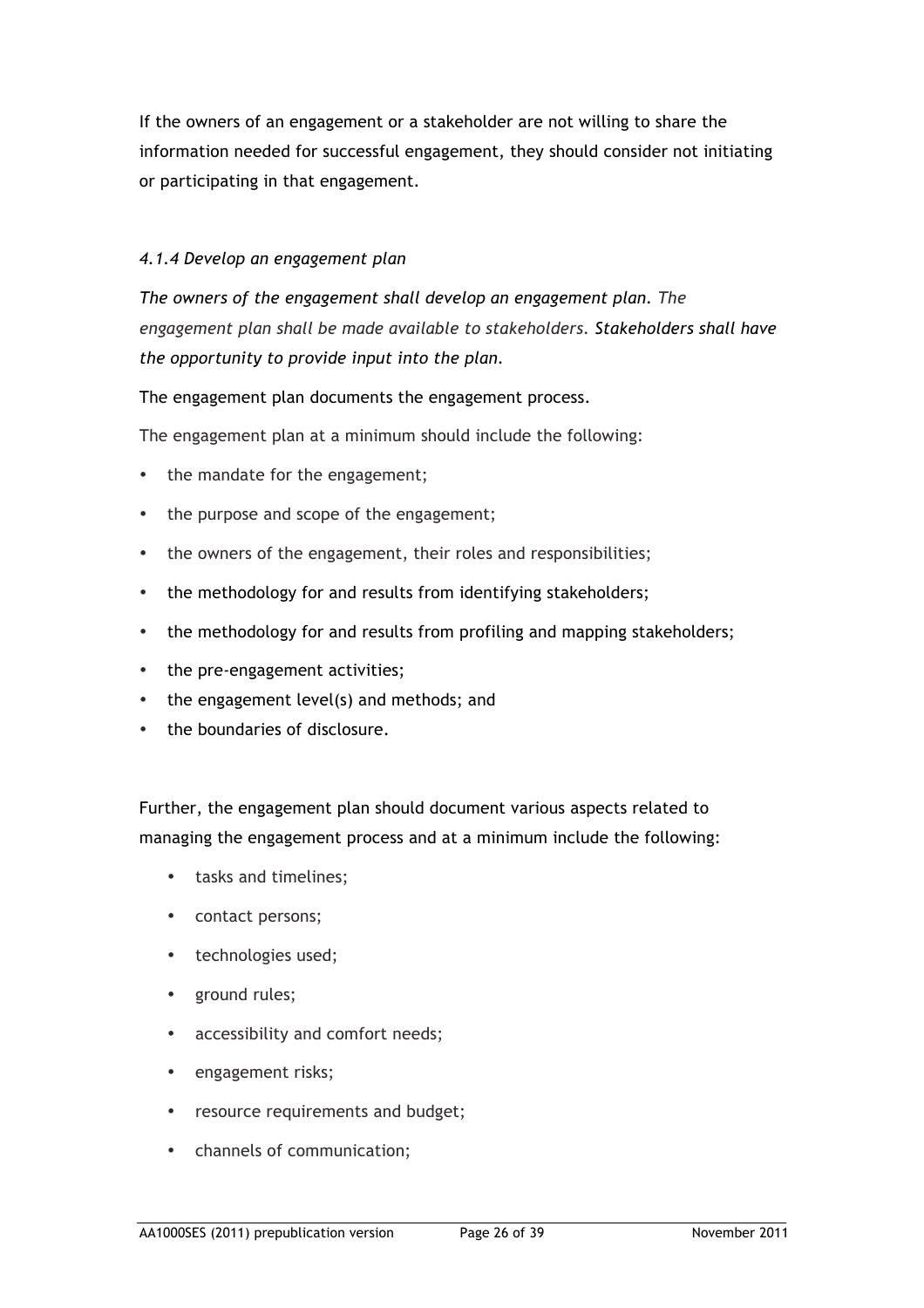- monitoring and evaluation; and
- reporting on the engagement outputs and outcomes.

When developing engagement plans it is also important to consider factors that can impede the ability of stakeholders to engage and to address these in the plan. Such factors may include:

- the accessibility of the location;
- capacity to travel;
- availability of technology (ICT);
- timing;
- the need for anonymity;
- social hierarchies (e.g. caste, gender, wealth);
- local conflicts;
- lack of shared understanding of expectations, customs, conventions;
- religion;
- culture-specific communication styles; and
- family and other responsibilities (e.g. harvest times, childcare).

As engagement takes place and as stakeholder engagement practice matures, the owners of the engagement may involve stakeholders in drafting the engagement plan.

# *4.1.5 Establish indicators*

*Indicators for the quality of stakeholder engagement based on the requirements of AA1000SES (2011) shall be established. Stakeholders shall have the opportunity to provide input when establishing the indicators. The indicators shall be meaningful to the organisation and its stakeholders*.

Indicators allow an organisation to measure and evaluate the progress towards achieving quality stakeholder engagement output and outcome, to identify areas for improvement and to demonstrate the value added through engaging with stakeholders. Indicators can be quantitative or qualitative.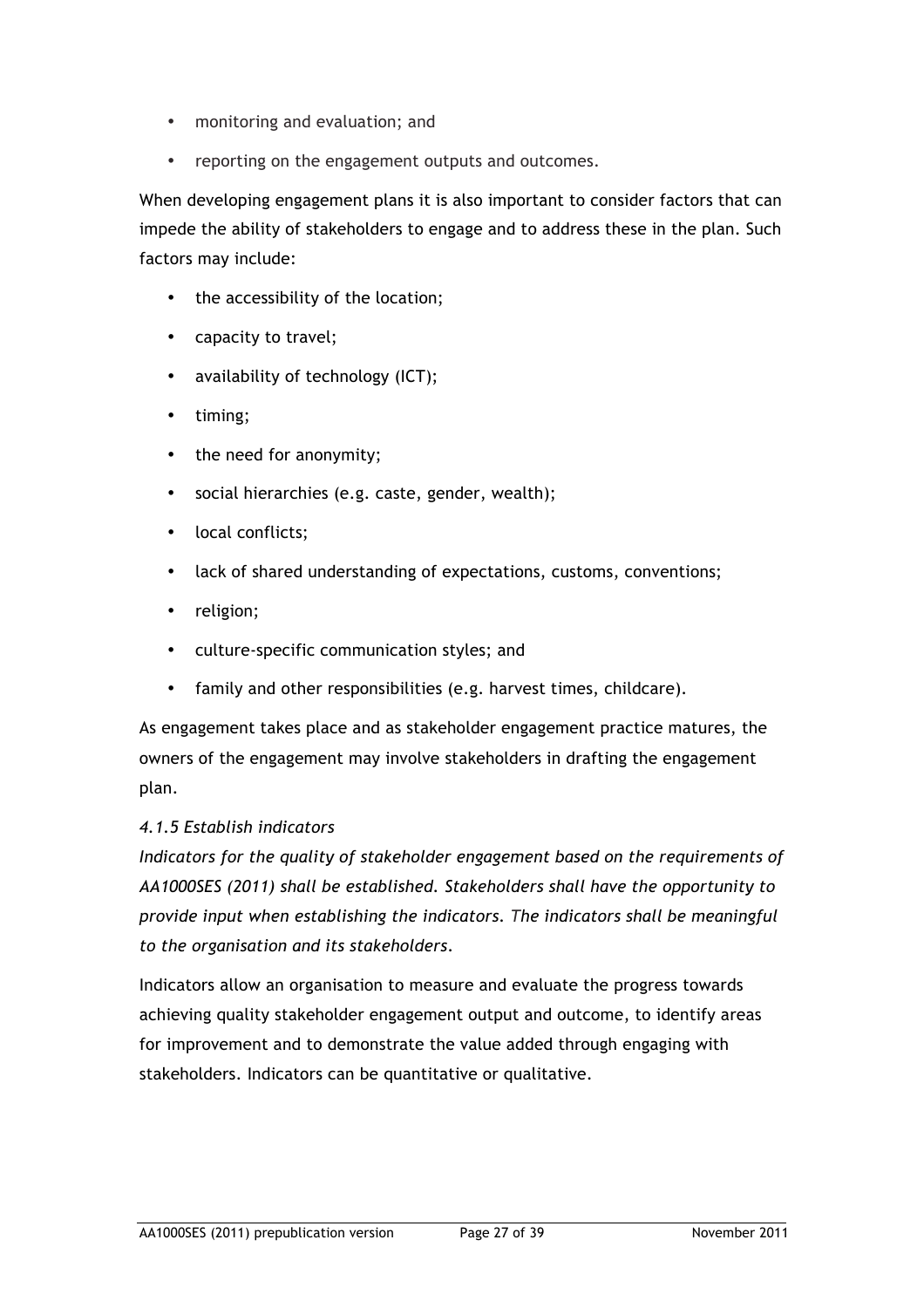# *4.2 Prepare*

#### *4.2.1 Mobilise resources*

*The owners of the engagement shall identify and gain approval for the resources required for successful engagement.* 

Resources are required for the engagement process itself, but also to make the necessary changes in response to the outputs of engagement. Engagement outputs may have significant consequences for an organisation's strategy and operations. Therefore, it is important to consider the resource requirements of these.

Resource requirements should have been developed and documented in the engagement plan. The resources required for the engagement process will include the financial, human (including capacity building) and technological resources required for those carrying out the engagement, as well as for the stakeholders invited to participate. Stakeholders may wish or need to be compensated for their time as well as for expenses incurred in order to participate in the engagement. Any financial support should be designed in such a way that it does not represent a potential for conflict of interest.

The engagement should not proceed if the necessary resources are not provided.

# *4.2.2 Build capacity to engage*

*The owners of the engagement and the stakeholders shall identify where capacity to engage needs to be built. The owners of the engagement shall work with the stakeholders to respond appropriately to these needs in order to enable effective engagement.* 

Engagement processes are likely to involve a variety of people with different levels of expertise, confidence and experience. It is important to appreciate that some groups and individuals may find it difficult to take up an invitation to engage, or that circumstances may hinder them in fully contributing to the engagement. This might, for example, be due to language, literacy, disability or cultural barriers, problems of distance, accessibility or lack of time, or gaps in their knowledge about a specific issue. The owners of the engagement may need to address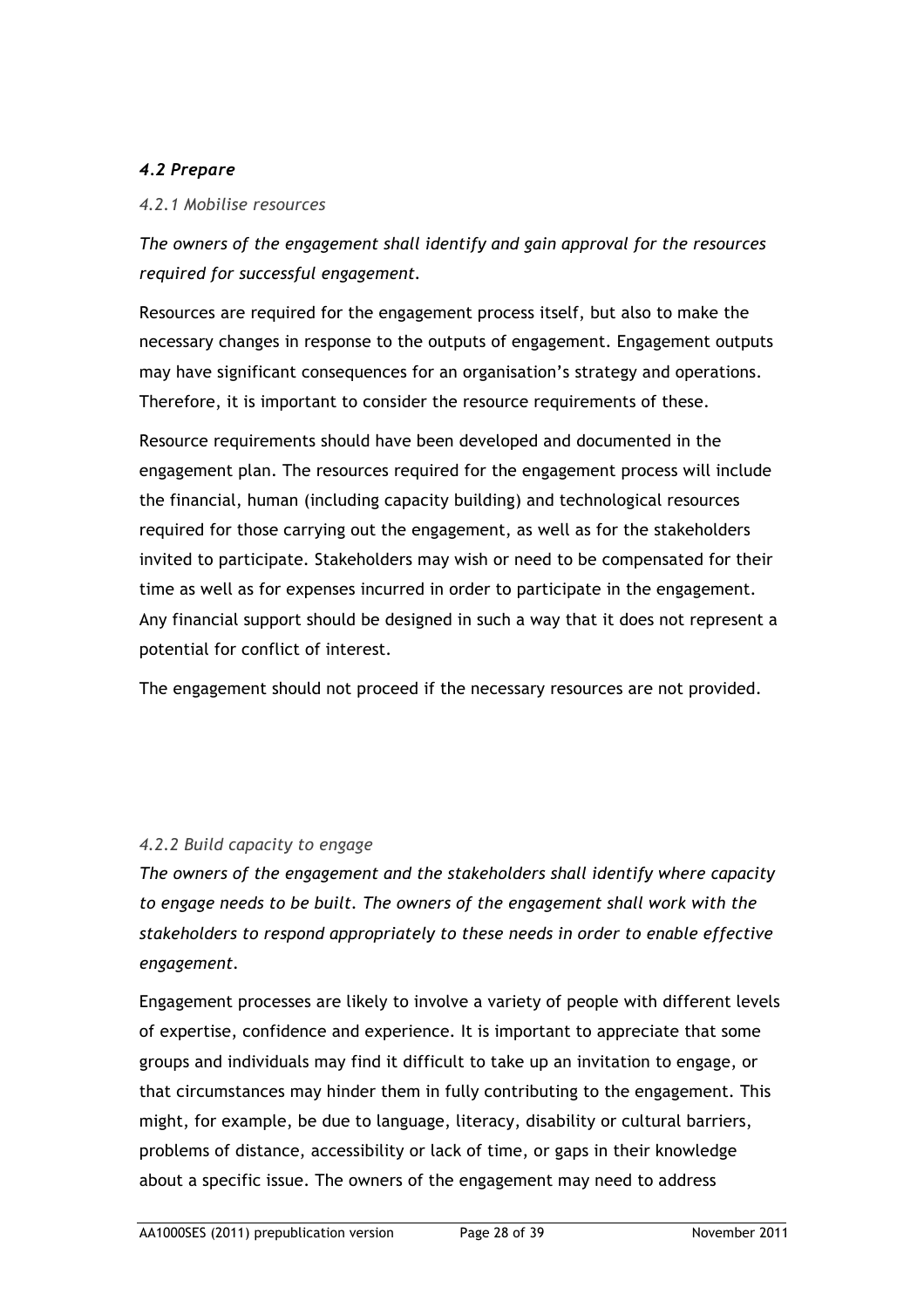capacity gaps of stakeholders to avoid their exclusion or to prevent them from disengaging. Adequate capacity to engage can help to reduce engagement risks. Areas where capacity building may be relevant and beneficial include:

- Knowledge
	- o understanding and awareness of the issues, the organisation, the local culture and politics;
	- o knowledge of relevant approaches to stakeholder engagement; and
	- o understanding of the stakeholders involved and their perspectives.
- Skills
	- o language and communication skills;
	- o ability to examine and interpret the outputs of stakeholder engagement in a way that captures the key facts and figures, as well as messages and insights; and
	- o individual personality traits such as integrity, ability to focus on solutions, motivation, and creativity.
- **Opportunity** 
	- o availability of necessary financial and physical resources;
	- o availability of time to participate; and
	- o access to information in a timely and appropriate fashion.

The owners of the engagement should consider the following when building capacity:

- If providing financial support to stakeholders, do so on the basis of clear eligibility criteria and in a transparent manner.
- Never assume common levels of knowledge and similar understandings of concepts – be sure everybody involved understands the issues at stake.
- Provide sufficient time: stakeholders require time to understand new information and form opinions; good engagement also requires trust, which takes time to evolve.

The owners of the engagement should consider involving external parties where this would benefit the engagement.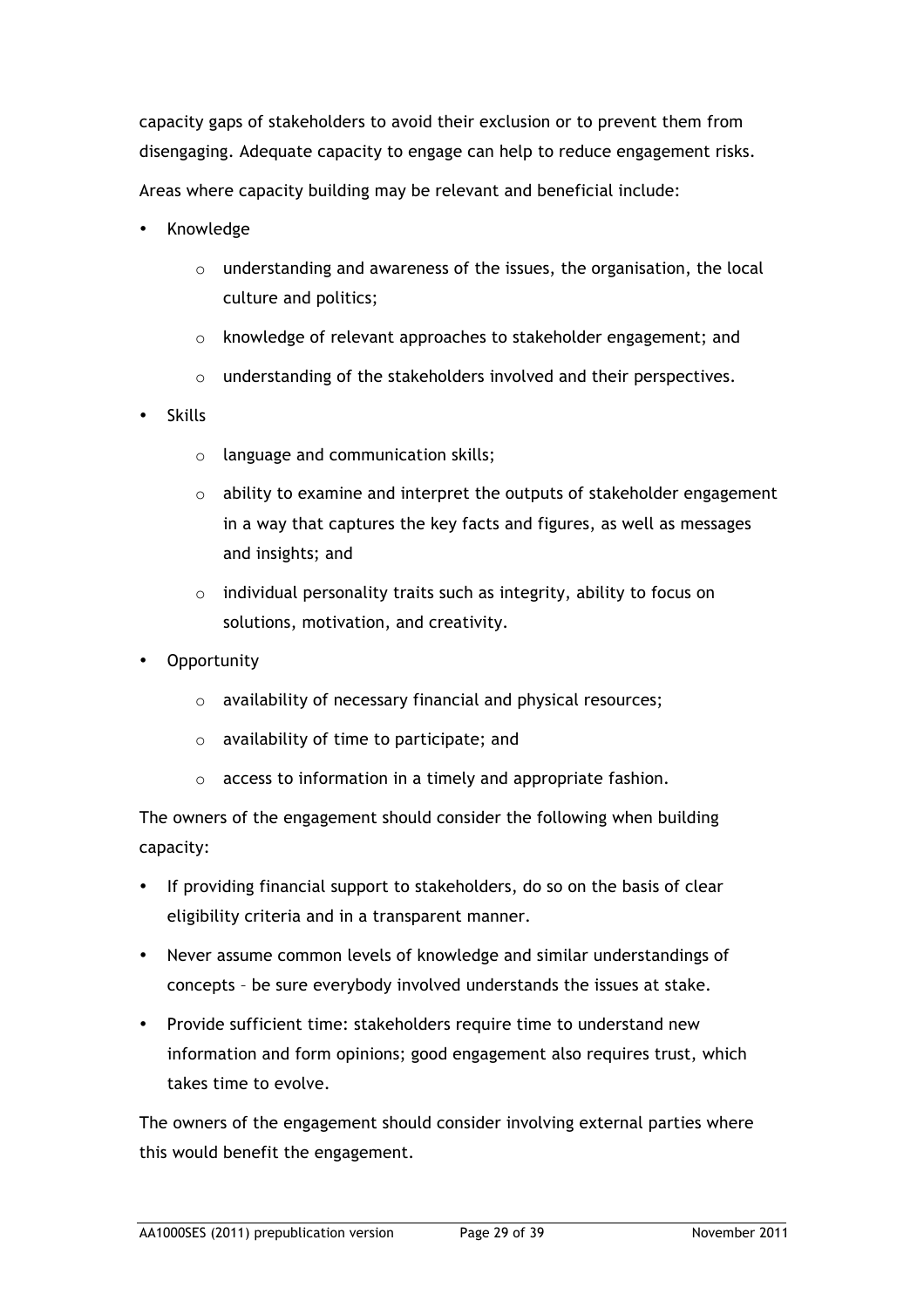# *4.2.3 Identify and prepare for engagement risks*

*The owners of the engagement and the stakeholders shall identify and address engagement risks.* 

Engagement risks may include:

- conflict between participating stakeholders;
- unwillingness to engage;
- participation fatigue;
- creating expectations of change that the organisation is unwilling or unable to fulfil;
- lack of balance between weak and strong stakeholders;
- disruptive stakeholders;
- uninformed stakeholders; and
- disempowered stakeholders.

The owners of the engagement should make contingency plans to deal with the most likely or damaging risks.

The owners of the engagement should understand the potential for conflict as fully as possible and should have detailed profiles available for facilitators. If conflict resolution is not possible because of entrenched positions, the method of engagement may have to be changed or adjusted. Bilateral engagement may be more productive than a forum discussion. Where there is the potential for conflict in an open forum, special care should be taken to select a facilitator who is neutral and credible to all parties.

It is not always possible to engage with key stakeholders because of their unwillingness to engage. This may require an adjustment of the scope, purpose, level and method of the engagement. Full consultation may not be possible, but it may still be possible to keep the stakeholder fully and transparently informed. In multi-party engagements it will be important to ensure the views of a key stakeholder unwilling to engage are included in the discussion and debate.

The owners of the engagement should be aware that stakeholders are a valuable resource they should not take advantage of. Resource and capacity building support should be provided. The organisation should only engage with stakeholders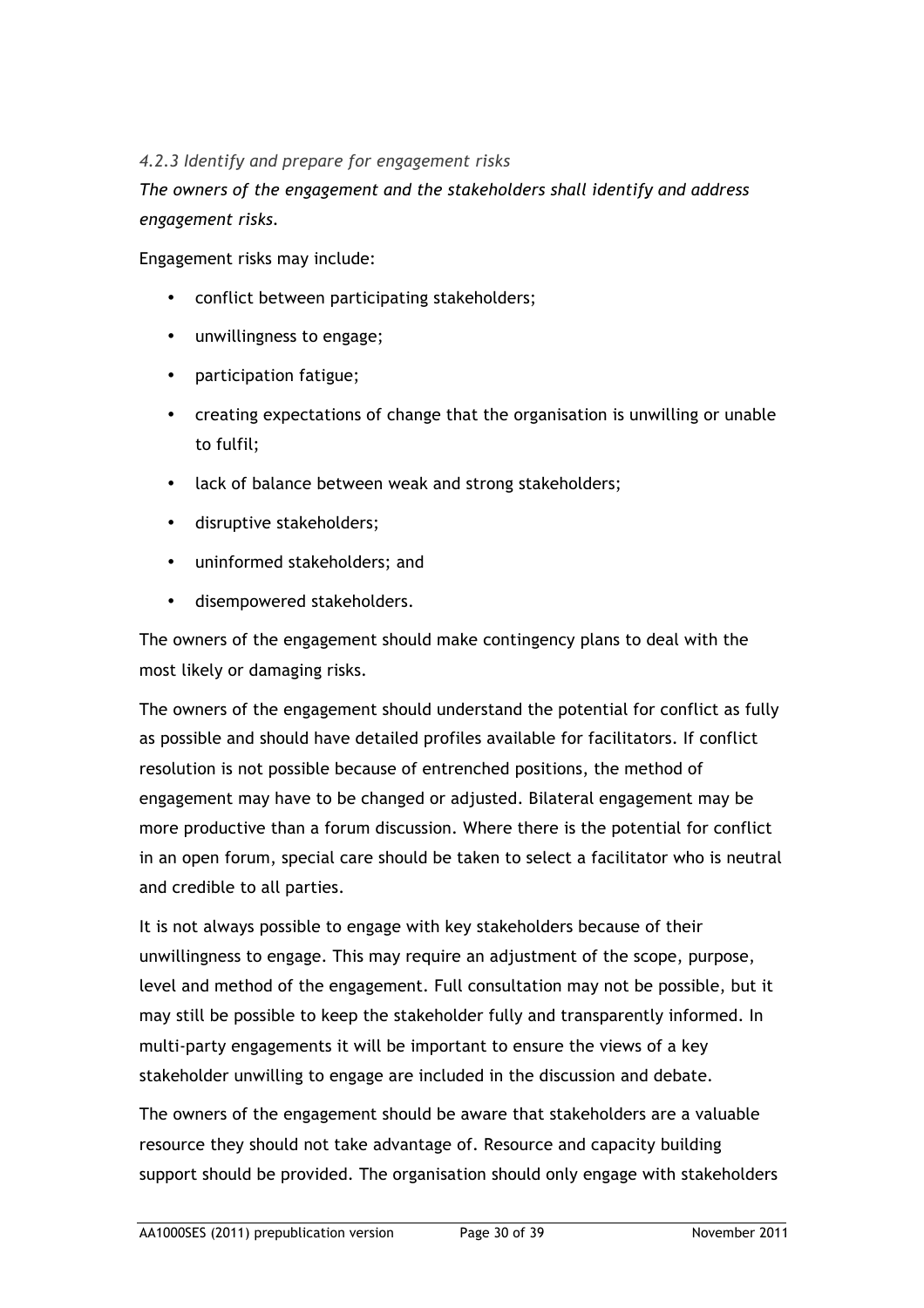when there is clear purpose and value in doing so. Stakeholders want to see a return on their contribution to engaging.

Weak or marginalised stakeholders may have very valuable input to offer. In a multi-party engagement, the facilitator must ensure that balance of input is encouraged and maintained.

The owners of the engagement should establish clear ground rules for the engagement. These ground rules should be agreed by all participants. If a stakeholder disrupts an engagement in a way that clearly contravenes the ground rules the facilitator must intervene and enforce the ground rules.

# *4.3 Implement the engagement plan*

#### *4.3.1 Invite stakeholders to engage*

*The owners of the engagement shall ensure that stakeholders are invited to participate reasonably well in advance and that communications are appropriate for each stakeholder.* 

The information included in the invitation should include at a minimum:

- the purpose and scope of the engagement;
- the engagement process and timelines;
- what stakeholders are expected to contribute;
- the benefits to the stakeholder invited to participate;
- logistical and practical information about the engagement;
- a query about accessibility needs;
- how to respond;
- additional information that will be provided; and
- next steps.

Invitations should be sent to named individuals and not just an organisation. If the person invited is not the appropriate contact then the stakeholder should be given the opportunity to nominate the relevant individual. Similarly, if an invited stakeholder organisation ceases to exist, the involvement of a new or equivalent organisation should be explored.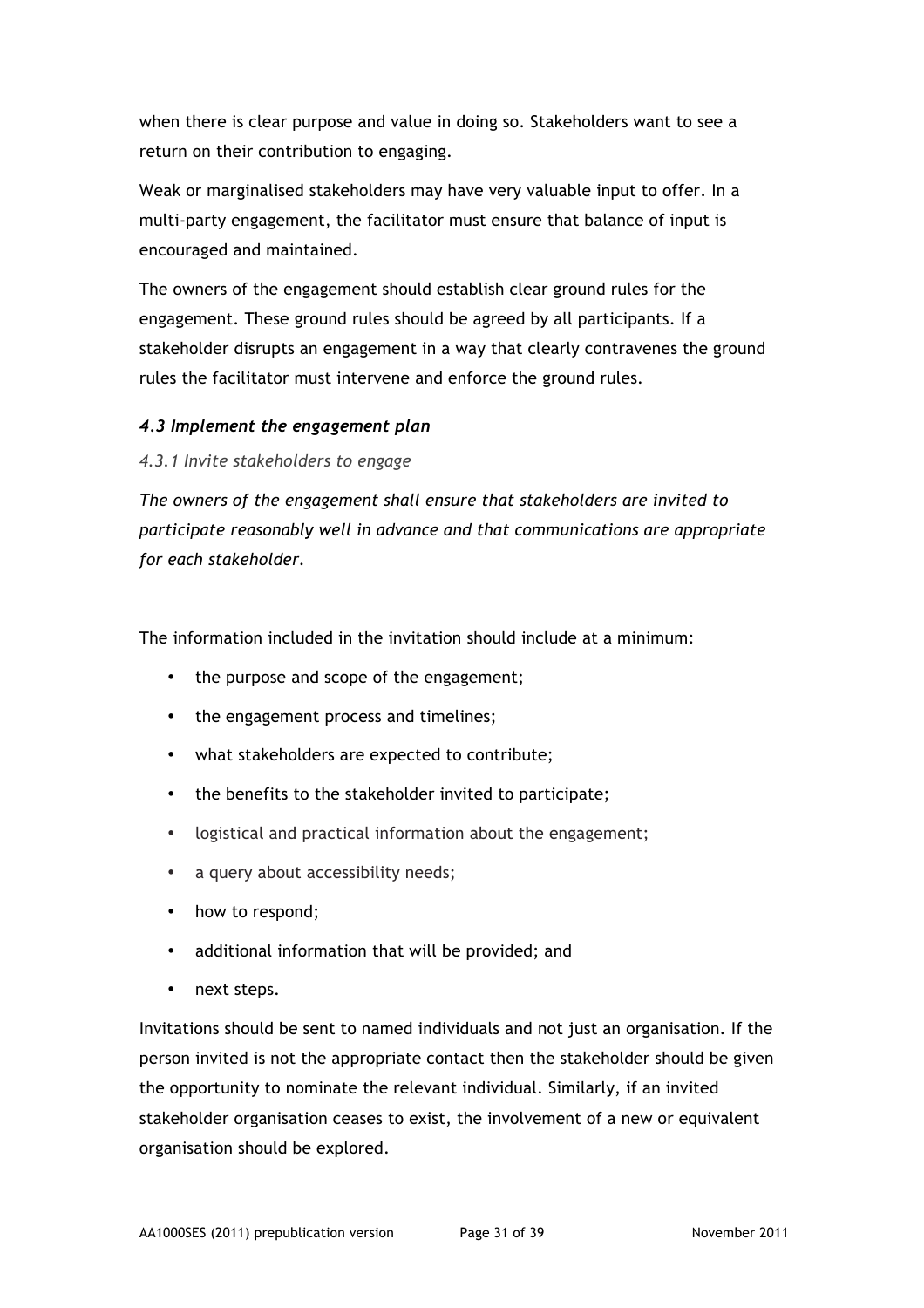The owners of the engagement should keep a contact database of invitees, their preferred method of communication and their responses. The owners of the engagement should be aware of cultural differences and customs when inviting people.

The owners of the engagement should consider using a range of means to invite participation, including: social networks, relevant media, mailing lists, telephone calls and personal visits. The owners of the engagement should follow-up appropriately.

The owners of the engagement should strive to organise the engagement around the availability of key participants.

# *4.3.2 Brief stakeholders*

*The owners of the engagement shall develop and provide the participating stakeholders with the briefing materials needed to ensure the success of the engagement. Comprehensive and balanced briefing materials shall be made available to participating stakeholders in sufficient time and shall take into account any relevant language, disability and literacy issues.* 

Briefing materials provide the basis for building robust and responsive stakeholder engagement processes. These materials should address:

- the purpose and scope of the engagement;
- the nature of the issues, why they are considered material and the risks and opportunities associated with them;
- how the issues are currently managed within the organisation;
- what policies and systems are already in place; and
- what the organisation can and wants to do about the issues.

Briefing materials should be made available to participants in good time to allow them to read and digest the information. It may also be useful to prepare participants with pre-meetings, informal conversations, training, etc.

Briefing materials should be presented in a format that is accessible and that clearly highlights the key points. The owners of the engagement should take into account any relevant language, disability and literacy issues. Summaries should be provided where this would prove useful.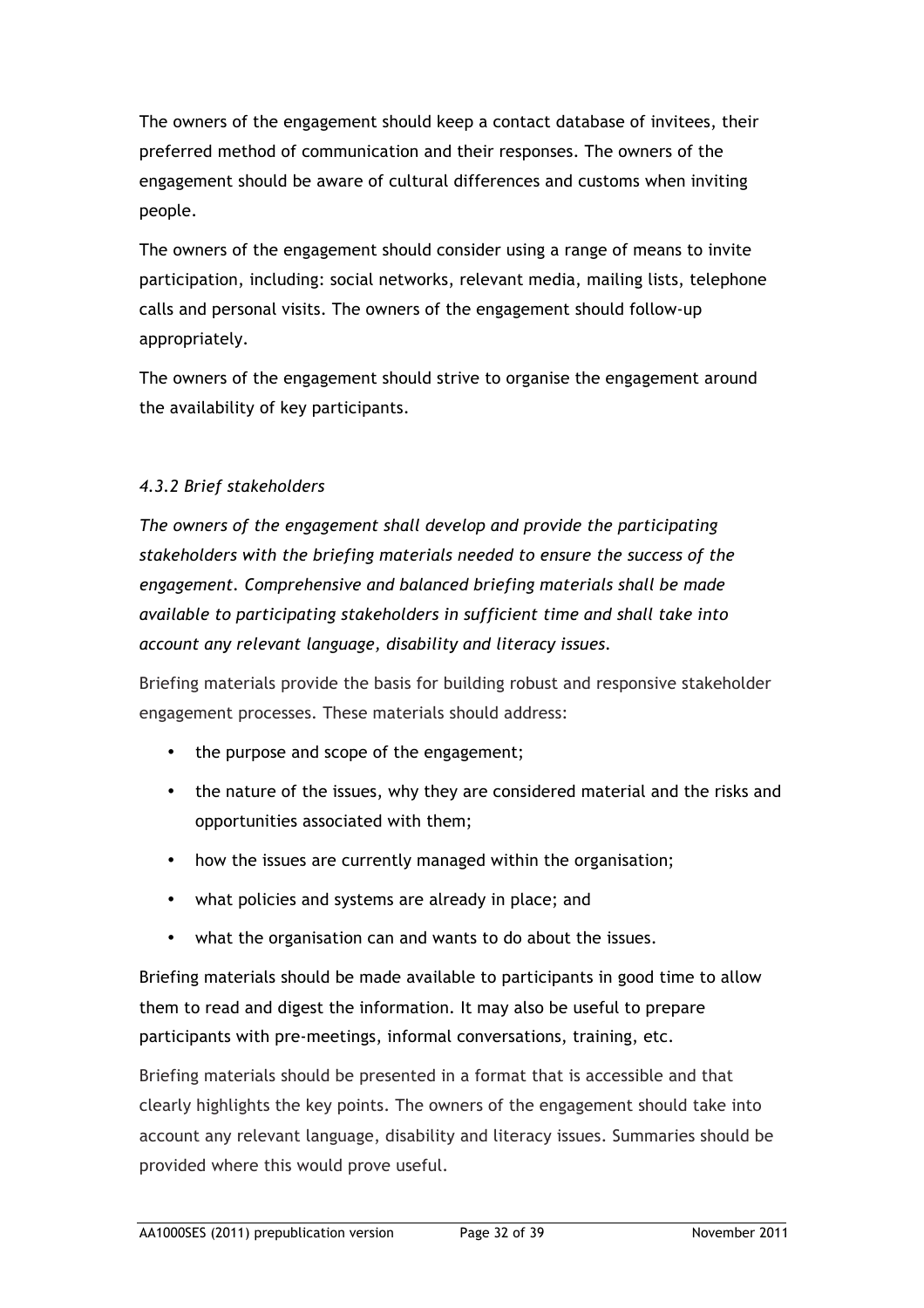The owners of the engagement should also consider involving stakeholders in the development and identification of briefing materials.

# *4.3.3 Engage*

*At the beginning of the engagement, the owners of the engagement, with input from the stakeholders shall establish procedural and behavioural ground rules for the participants in the engagement. The ground rules shall be agreed by all participants.* 

Some general ground rules for engagement may include:

- Avoid assigning intentions, beliefs, or motives to others. (Ask others questions instead of stating untested assumptions about them)
- Honour each party's right to 'pass' if he or she is not ready or willing to speak.
- Allow others to express their opinions completely.
- Make sure that the opportunities for input are evenly distributed.
- Respect all confidentiality or anonymity requests that have been agreed.
- Adopt a solutions-oriented approach.
- Stay focused on the issue that is the subject of the agreement.

During the engagement, as a result of stakeholder input, it may be appropriate to revise the purpose and scope of the engagement.

During the engagement, the owners of the engagement, or the facilitator working for the owners, should be watchful for and immediately identify and address the root cause of any potential issues. Potential issues or attributes to consider could include but are not limited to:

- distrust;
- intimidation;
- rivalries between individuals and organisations;
- poorly defined issues or problems;
- emotionally upsetting situation;
- unhelpful complexity;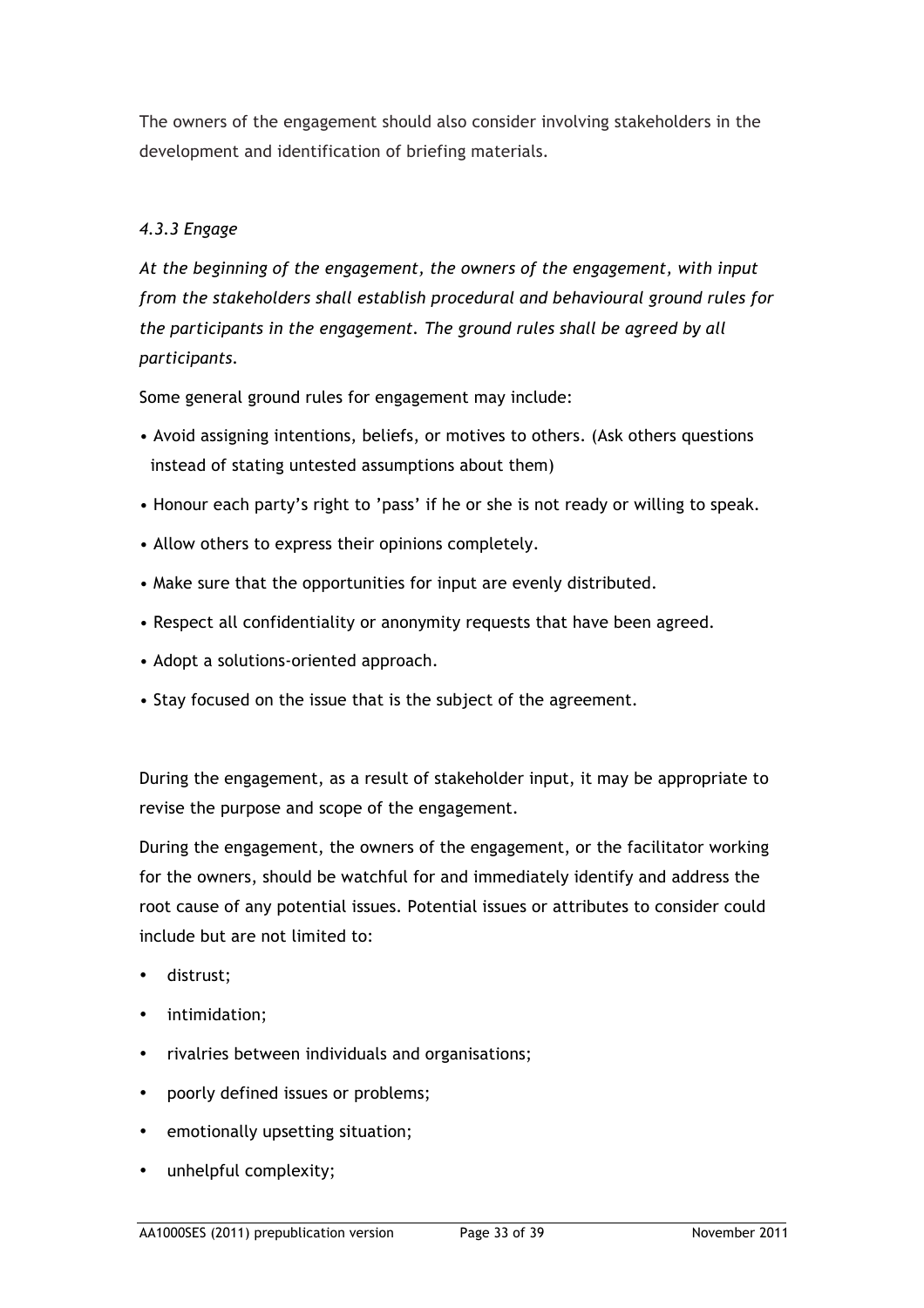- unhelpful digression;
- unbalanced participation; or
- poor time utilisation.

The owners of the engagement or facilitator should ensure all views and discussions are captured as appropriate. With the agreement of the participants, audio, video or photographic records of the engagement may be made.

# *4.3.4 Document the engagement and its outputs*

*The owners of the engagement shall document the engagement and its outputs.* 

#### The documentation should capture:

- the purpose and aims of the engagement;
- the methods used;
- who participated and who didn't;
- the time frame;
- a verbatim record (not always necessary but may be useful permission may be required);
- a summary of stakeholder concerns, expectations and perceptions;
- a summary of key discussions and interventions; and
- outputs (e.g. queries, proposals, recommendations, agreed decisions and actions).

#### *4.3.5 Develop an action plan*

*The owners of the engagement shall analyse the engagement and its outputs and develop an action plan that articulates how the organisation will respond to the outputs of the engagement. The action plan shall provide a response to all outputs of the engagement. The action plan shall be developed in consultation with those who will have responsibility for implementing it.*

The owners of the engagement should respond to every output, giving reasons for the chosen decisions and actions, even if it does not do everything that is proposed or recommended.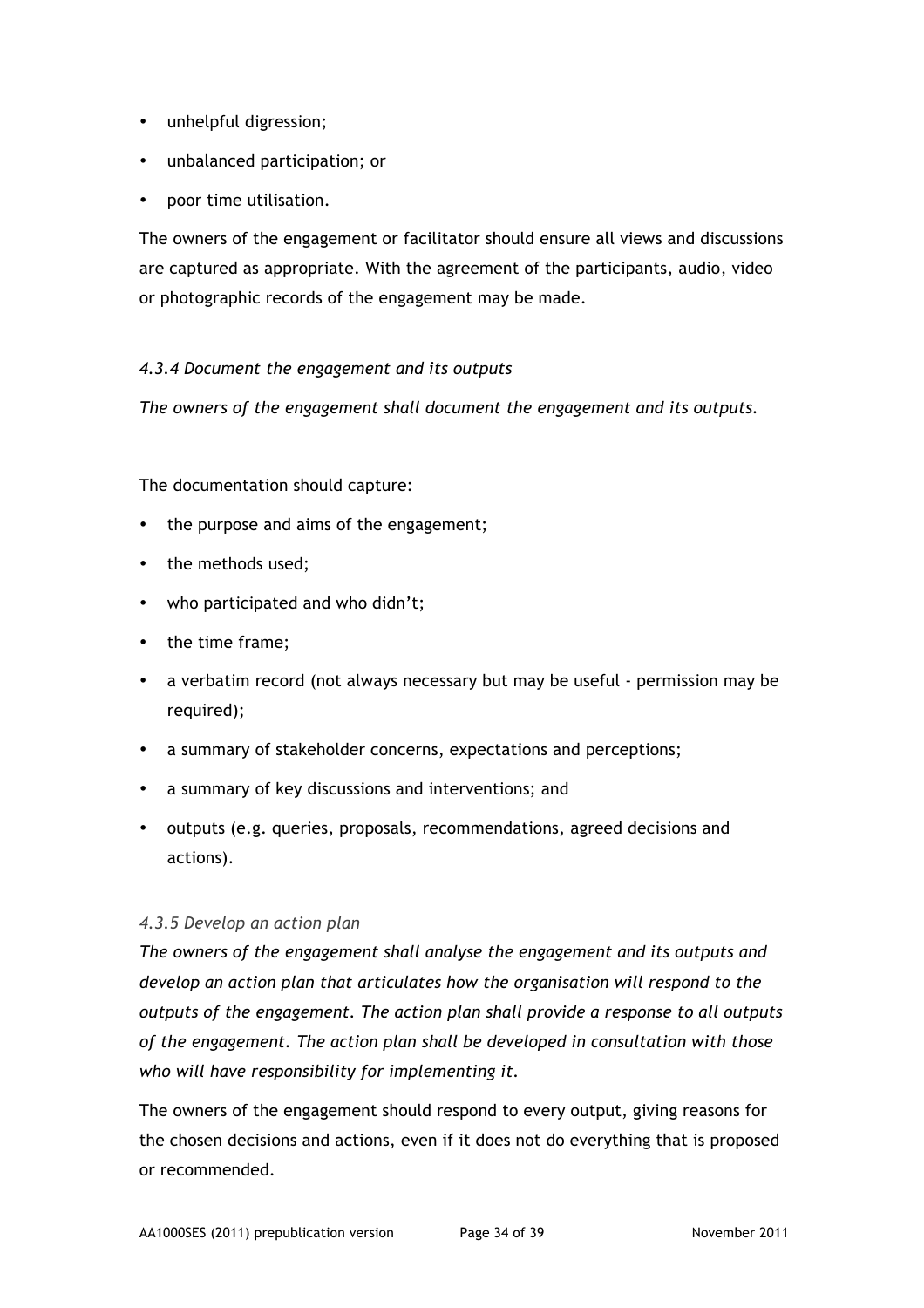The action plan should:

- ensure that decisions and actions take into account stakeholder concerns, expectations and perceptions, as well as key discussions and interventions;
- ensure that roles and responsibilities are well-defined; and
- offer realistic timescales for completion.

Actions may include the development of or changes to:

- governance and management commitment;
- relevant policies;
- strategies, objectives, targets and performance indicators;
- operational practices;
- clear assignment of responsibility and the necessary competencies; and
- review, learning and improvement processes.

#### *4.3.6 Communicate engagement outputs and action plan*

*The owners of the engagement shall communicate the outputs and action plan to participants of the engagement in an appropriate and timely manner.* 

It is important that reporting back to stakeholders is done in an inclusive, accessible and consistent way so that all participants receive consistent feedback. Reporting back should include a written report, but may be supplemented by:

- stakeholder events;
- one-to-one meetings and conversations;
- follow-up telephone briefings; and
- providing access to information on web portals.

The owners of the engagement should seek feedback from the participants on the information provided and revise it in response to any legitimate queries raised. The owners of the engagement should ensure they keep a record of any queries raised and how the information has been revised.

With the agreement of the stakeholders involved, the owners of the engagement may also choose to communicate this information more widely, both internally and externally.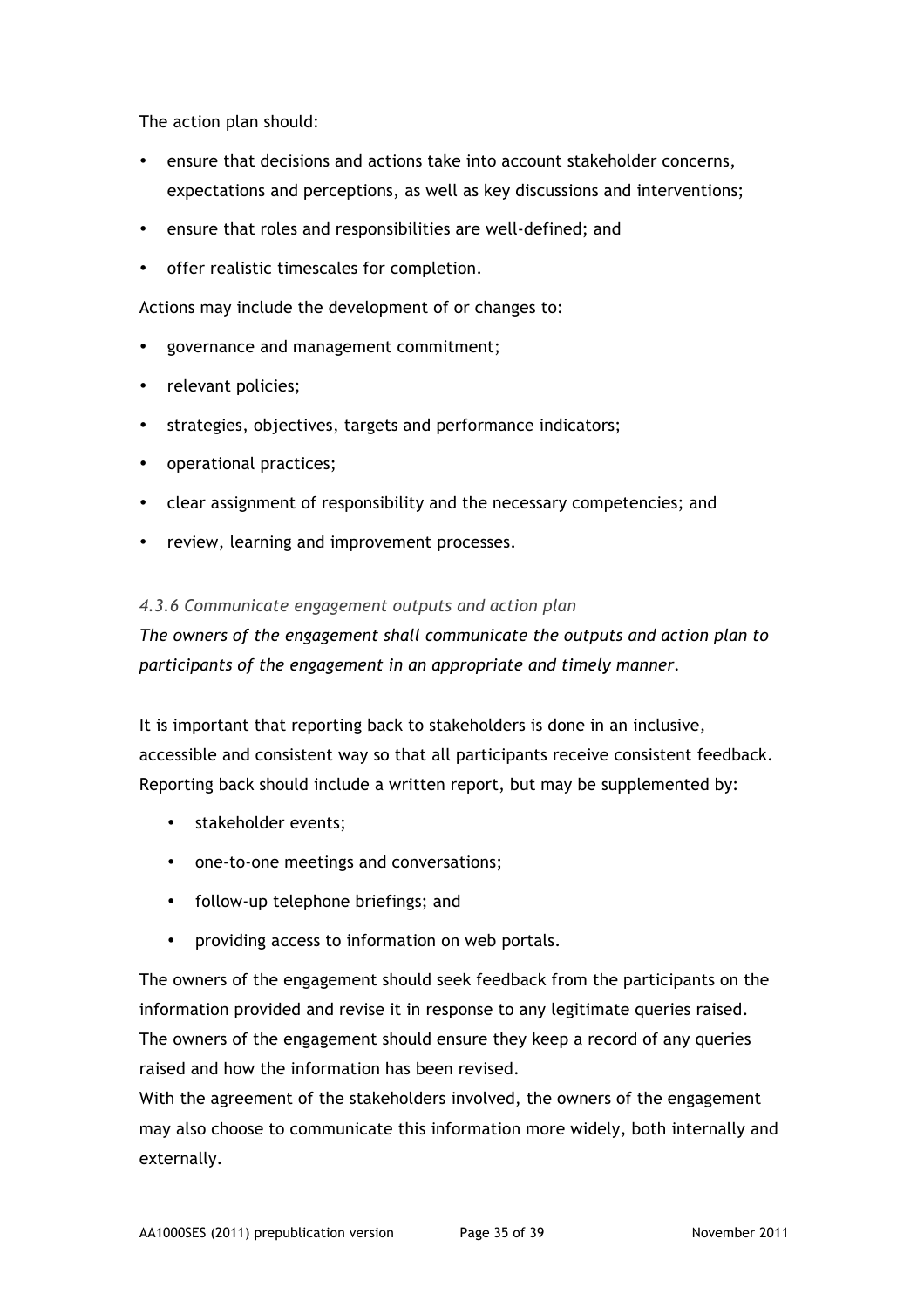# *4.4 Act, review and improve*

# *4.4.1 Monitor and evaluate the engagement*

*The organisation shall systematically monitor and evaluate the overall quality of the stakeholder engagement, and the owners of engagements shall evaluate the quality of individual engagements. This shall include monitoring and evaluation of:* 

- *commitment and integration; purpose, scope and stakeholder participation; process (planning, preparing, engaging, acting, reviewing and improving);*
- *outputs and outcomes; and*
- *reporting.*

Monitoring and evaluation should be based on the criteria in this standard. Each individual engagement should be monitored and evaluated. The information from individual engagements should then be aggregated and evaluated at group level.

Monitoring may be compliance-based, that is, it may be based on an evaluation of whether an organisation's stakeholder engagement meets the criteria in this standard.

Alternatively, organisations may consider monitoring and evaluation in relation to the level of achievement based on a scale that evaluates the nature and extent of achievement of each criterion in this standard, rather than evaluating a pass or fail against each criterion.

The monitoring and evaluation of significant outputs (the action plan) and outcomes (the results of decisions and actions) should be integrated within the overall sustainability performance monitoring and evaluation.

#### *4.4.2 Learn and improve*

*The organisation, with input from stakeholders, shall strive to continually improve its stakeholder engagement. It shall identify and act on specific improvements.* 

The criteria in this standard provide the means to identify areas for improvement. This learning should be included in the design, planning and methodological guidance of future engagements.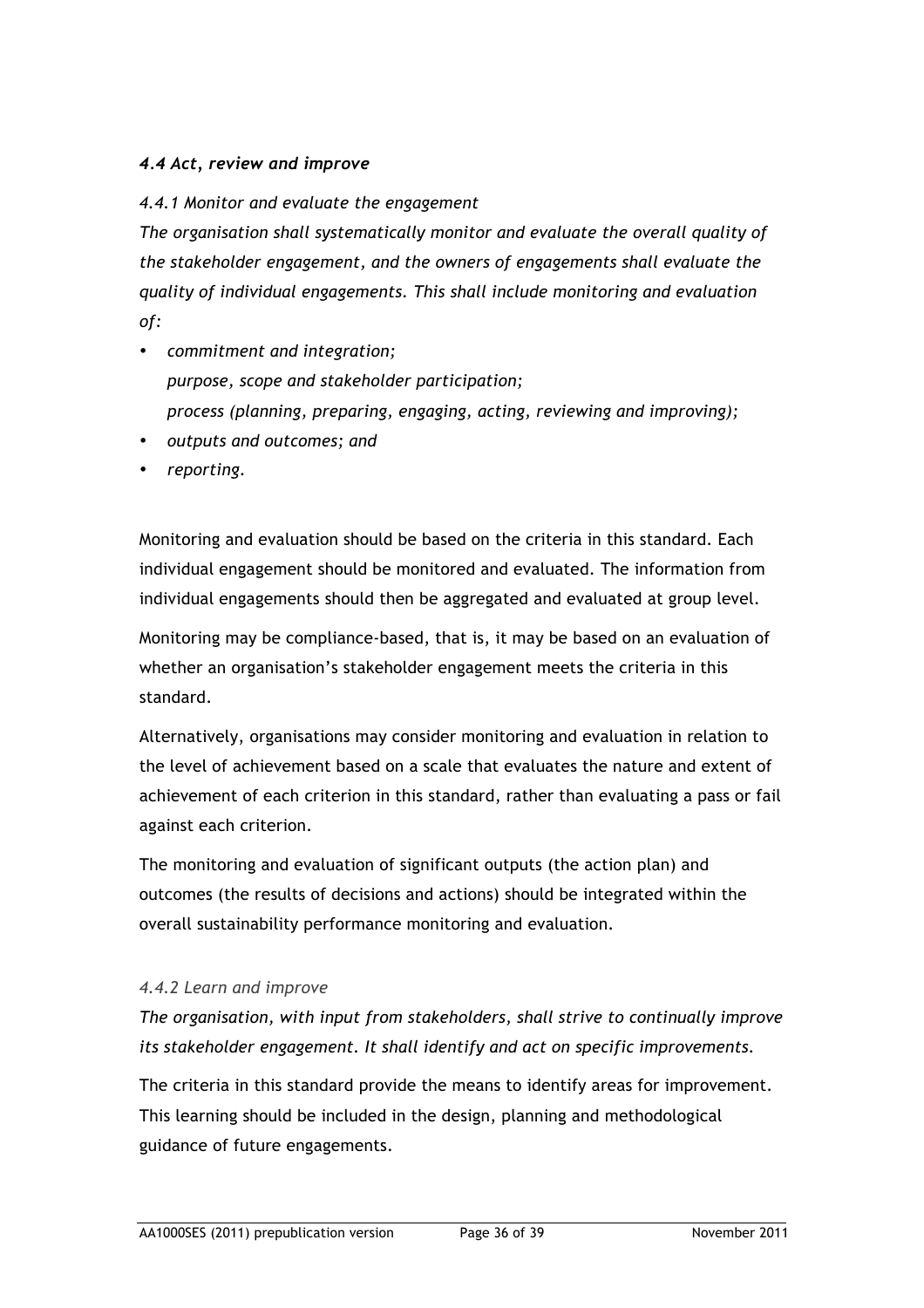#### *4.4.3 Follow up on action plan*

*The organisation shall review and monitor the outcomes associated with the engagement action plans and provide feedback on progress to the stakeholders.* 

The ongoing success of stakeholder engagement depends on the organisation becoming more successful as a result of the decisions and actions it takes in response to the engagement action plans. In following up on engagement action plans, the organisation should analyse the overall contribution of engagement to the success of the organisation.

#### *4.4.4 Report on engagement*

#### *Organisations shall publicly report on their stakeholder engagement.*

Communicating to stakeholders on the value and impact of engagement should go beyond providing feedback to stakeholders who participated in specific engagements. The organisation should publicly report on the aggregate of its engagement activities to demonstrate how they contribute value to the strategy and operations of the organisation.

Organisations should integrate public reporting on stakeholder engagement with other forms of public organisational reporting.

Organisations should have the public reports independently assured. Independent external assurance of public reporting will increase the learning from engagement and increase the credibility of the report.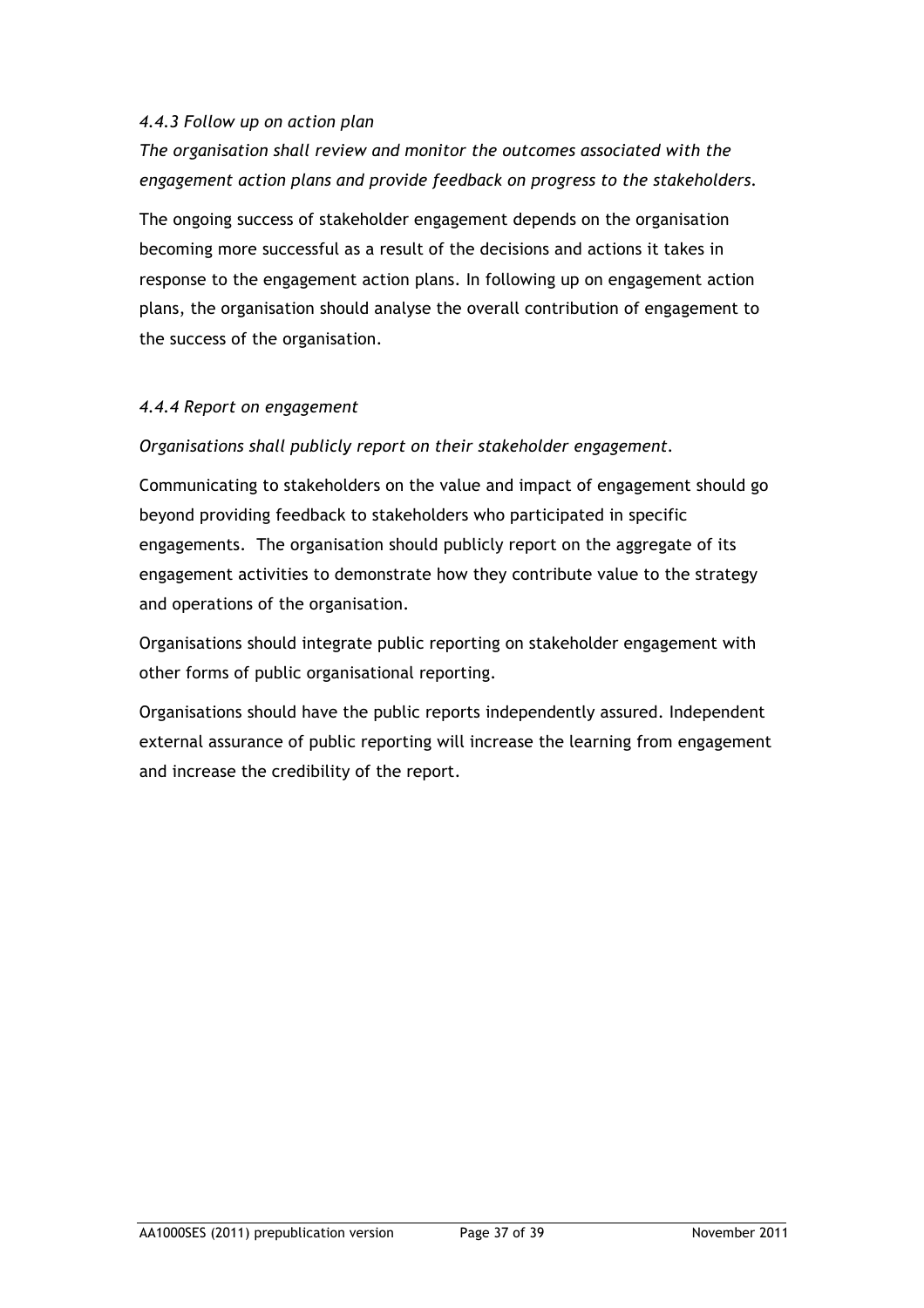# Annexes

#### **A. The AA1000 Series**

The AA1000 Series is comprised of three standards:

**AA1000APS (2008) Accountability Principles Standard**

**AA1000AS (2008) Assurance Standard**

#### **AA1000SES (2011) Stakeholder Engagement Standard**

The series is supported by Guidance Notes and User Notes. The Guidance Notes provide information on how to apply the standards. The User Notes provide examples of the use of the standards.